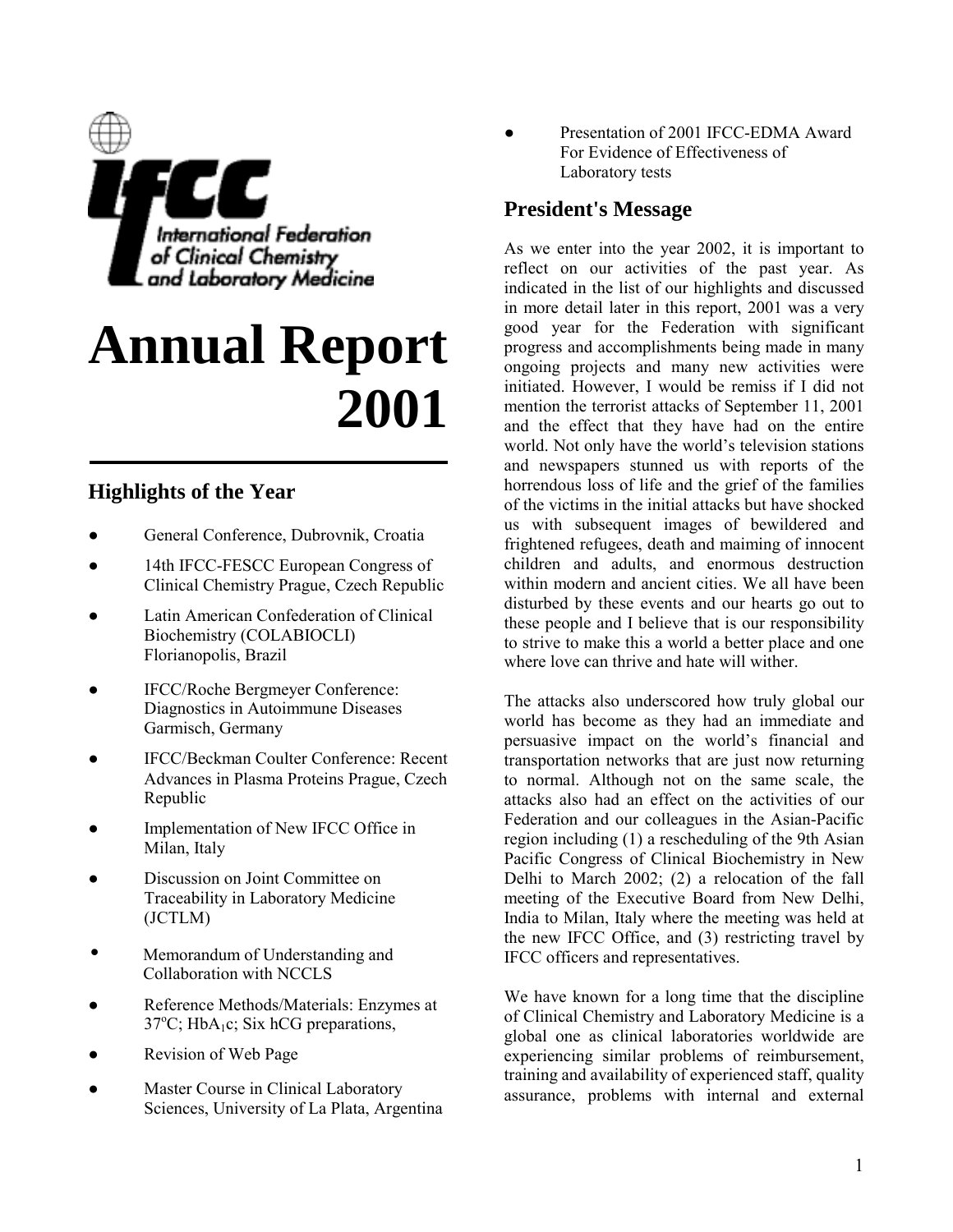communication, and globalisation in general. Consequently, the Federation has directed its activities to assist our members in meeting their needs. For example, the Technical Secretariat was closed and a new office organised and opened in Milano, Italy. In addition, we have funded and pursued standardisation efforts, revised and enhanced our communication tools, organised conferences and congresses that are well managed and informative, and enhanced our efforts in education and management.

Because of an expanding workload, it was obvious that more administrative and logistics support was needed to support the needs of the Federation. Consequently, in 2001, the Technical Secretariat in Nancy was closed and a new IFCC Office was organised and opened in Milan. The IFCC Office is staffed with qualified and experienced personnel using modern office equipment and carries out the administrative and communication activities of the organisation under the management of the EB.

The Scientific Division (Chair: Jean-Claude Forest) continues to develop close collaborative ties with international organisations devoted to laboratory medicine. For example, the Scientific Division in collaboration with the IRMM, CIPM, BIPM, NIST, NML, NCCLS and supra-national manufacturer organisations (EDMA, AdvaMed) have helped to organise discussion on a Joint Committee on Traceability and Laboratory Medicine (JCTLM) whose goal is to develop worldwide a concept of traceability, comparability and equivalence of measurement results in laboratory medicine. A workshop promoting the establishment of a global, interdisciplinary JCTLM will be held in 2002 in Paris. In addition, close collaboration with IRMM, IUPAC, NCCLS, ISTH, IATDMCT, NIBSC and WHO has also allowed the undertaking of joint ventures in the field of the establishment of reference measurement procedures, reference materials and guidelines. After discussions between NCCLS and IFCCS for several years, a Memorandum of Understanding between both organisations, has finally been signed. On basis of this memorandum several joint NCCLS-IFCC projects on bone markers, thyroid function tests, sample collection and handling for molecular test methods, and microarrays were initiated. Again this year, numerous publications were

produced by Committees and Working Groups, as well as reference procedures, guidelines and reference materials. Furthermore, following the ISO-CEN System, the Scientific Division is currently developing networks of reference laboratories.

The Congress and Conference Division (Chair: Graham Beastall) took the lead role in organising the successful IFCC General Conference, which was held in Dubrovnik, Croatia. The Division notes with pleasure the successes of the Regional Conferences in Prague, Czech Republic and Florianopolis, Brazil. The Division continues to work closely with the organisers of Kyoto 2002 and the forthcoming congresses in the four IFCC Regions. The Division is taking a higher profile in the organisation of the IFCC Master Conferences and has responsibility for approving IFCC Auspices for conferences in related fields of Laboratory Medicine.

During the year, the Communication and Publications Division (Chair: Bernard Gouget) focused on integrating new technologies of communication and putting in place interactive networks in order to take on the challenges of information networks for knowledge management and for relationships between individuals. With the new millennium the CPD strategy was oriented towards interprofessional, interlinguistic, interregional approaches and meetings. A broad survey undertaken during the general conference was used to identify the needs of the IFCC membership for products and services. As a consequence, the web site was redesigned in 2001 with a dynamic look using cascading style sheets to become a dynamic portal to international resources for laboratory medicine. Site management is still by our web coordinator Craig Webster (UK), with regular updates carried out by the IFCC office staff in Milan  $(TT)$ .

The Education and Management Division (Chair: Gerard Sanders) continues to be involved in training, education, evidence based laboratory medicine, quality assurance programs in many countries of the world. The latter including Argentina, India, Lebanon, Dominican Republic, and Iran. In addition, the Division has taken the lead in supporting the IFCC Global Campaign to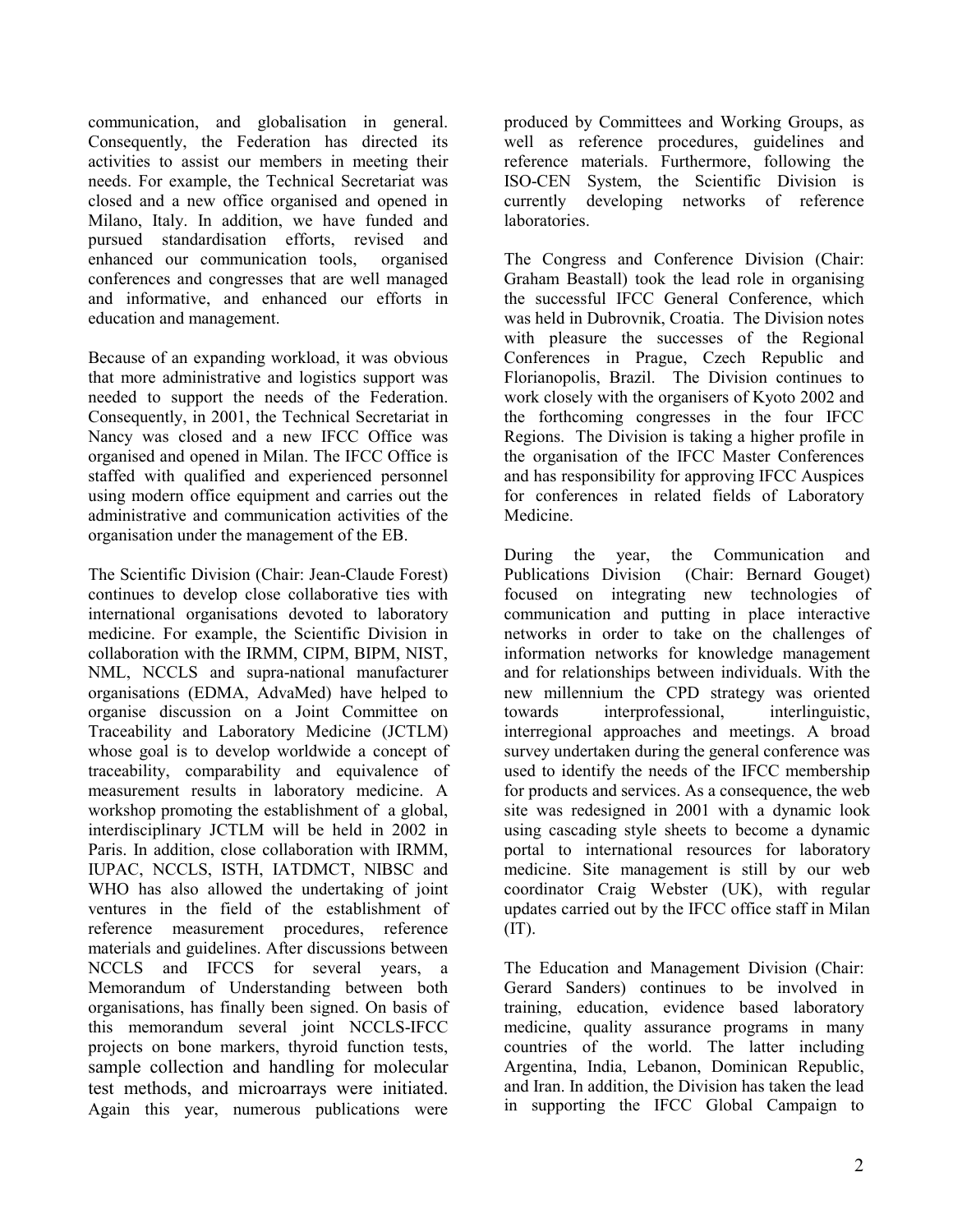improve the Diagnosis and Management of Diabetes. A course in Molecular Biology Techniques is being developed. The Division has also participated in activities of the Collaboration, an initiative that ultimately will create a systematically compiled database (Bayes Library) of standardised and critically appraised information on the characteristics of any type of test used in health care. In education, an article on Clinical Case Material for Teaching Clinical Chemistry and Laboratory Medicine was put on the IFCC Website. Also an outline for a Course on Curriculum Development can be found there. Several of these activities are being carried-out in close collaboration with the national societies and regions, and are supported by Corporate Members.

The Federation is a voluntary organisation that accomplishes its goals through the dedication and hard work of many of individuals ready to serve this organisation. This active participation of enthusiastic experts in IFCC programs has brought progress in the Federation's key elements such as standardisation, education, and laboratory management that has advanced and promoted communication between clinical laboratorians worldwide. We all need to acknowledge and commend these colleagues for their hard work on our behalf in meeting our needs and expectations, and in expanding the vision and role of the International Federation of Clinical Chemistry and Laboratory Medicine.

Mathias M. Müller President

# **Executive Board (EB)**

#### *Meetings*

The EB met three times in 2001, in Dubrovnik, Prague and Milan. The meeting in Dubrovnik was held during the 7<sup>th</sup> IFCC General Conference and the meeting in Prague was immediately prior to the 14<sup>th</sup> European Congress of Clinical Chemistry. The final meeting for the year was in Milan at the new IFCC Office which enabled the EB to meet the office staff, see the facilities of the office and review its activities.

At the meeting in Dubrovnik, discussion focused on the status and future of the IFCC Office, whether the IFCC should establish Reference Laboratory Networks in collaboration with metrology institutes and industry and on Congress guidelines, namely the financial considerations and IFCC responsibilities. It had been identified there is a need to increase IFCC income and to change the basis of the income so much of the meeting focused on this. One possibility discussed were new arrangements for the way congress budgets are developed and a more significant role of the IFCC in IFCC endorsed congresses and conferences. For the IFCC to maintain its core activities, there is a need for about CHF 300,000 in extra net revenue per year.

As representatives from all IFCC Affiliated Regional Organisations were present at the General Conference, there was the opportunity to discuss the relationship between their organisation and the IFCC. With COLABIOCLI, fruitful discussions were held on how to best help the Latin-American Countries to get Corporate Members involved in their meetings. In addition, discussions on the possibility of holding a specific regional conference entitled *iPredictive* New Markers in Cardiovascular Disease" was discussed and the IFCC gave a commitment to support such a conference both with speakers and in helping to obtain sponsorship. As there is no formal agreement with the APFCB, the IFCC is currently unable to give any funds to the Federation although it does support the Federation in other ways. The financial arrangements with other regional groups were explained to representatives of the APFCB who agreed to consider this and other alternatives.

There was a meeting with members of the board of the Federation of European Societies of Clinical Chemistry (FESCC) who presented their strategic plan of which the major points were organising the European Congress, running Education Programs in the region and accreditation. FESCC represents Alps-Adria, Balkans, Baltic and Selected National Societies and one pleasing outcome of the meeting was that the FESCC Board reiterated that they consider themselves the European branch of IFCC, similar to other regional organisation. It was agreed that the formal documents confirming this should be signed in Prague. The activities of FESCC for the last three years were detailed showing their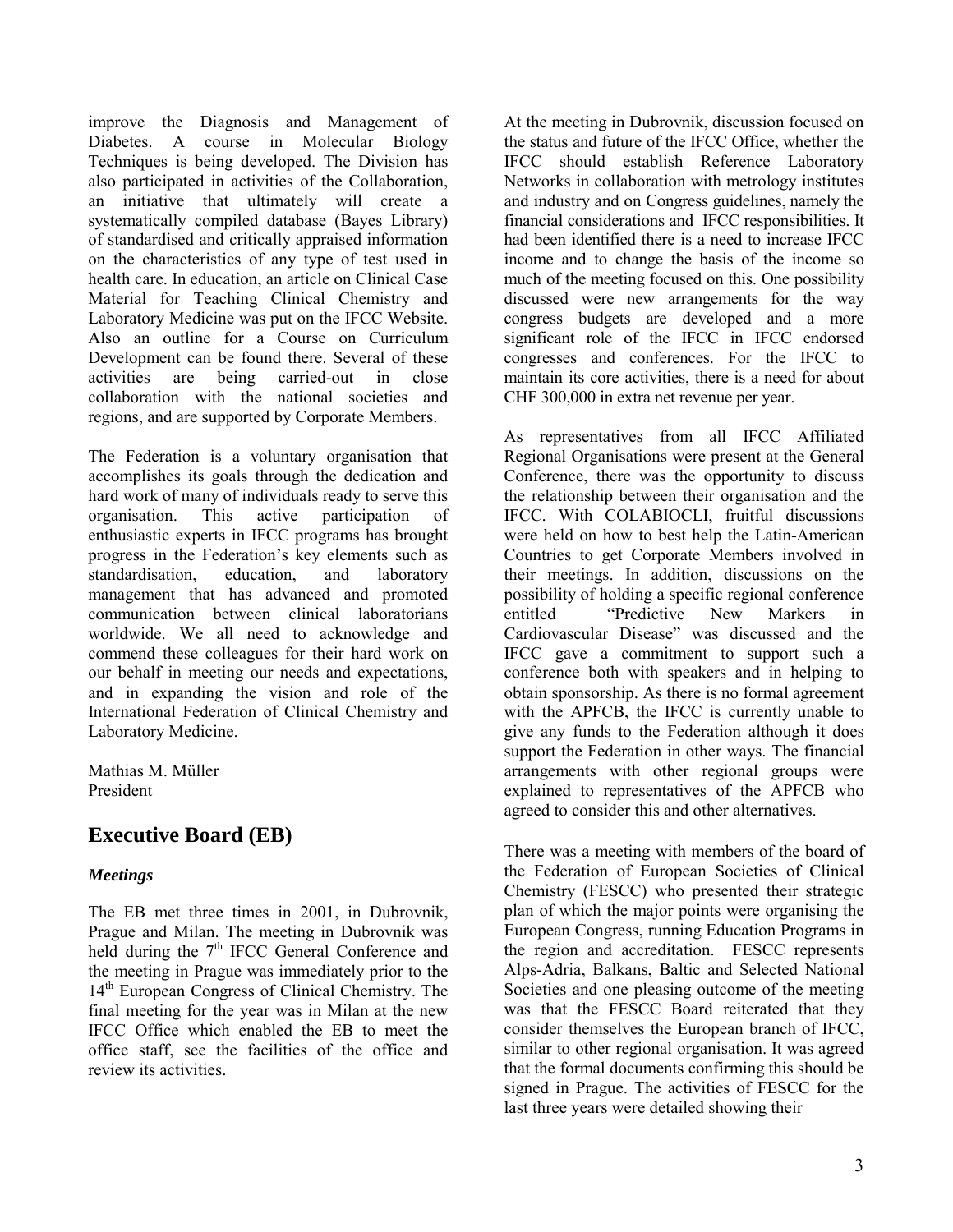#### **A quick view of IFCC finances for 1999-2001**

As shown in the first Figure below, income and expenditure were broadly in balance over the three years 1999-2001. As usual, the year which contained the International Congress of Clinical Chemistry showed a positive outcome whereas in 2000, expenditure exceeded income. The overall result across the 1999-2001 triennium was a surplus of 372,107 Swiss Francs.



The major sources of income are Members' and Corporate Members' subscriptions, ICCC profits, and contributions towards Scientific Division projects and conferences. The patterns of IFCC income and expenditure are shown in the two pie chart below. The major items of expenditure are within Congress Conference Division (CCD) and the Scientific Division (SD) and in maintaining the infrastructure of our organisation. The three other Divisions account for just over a third of the expenses.

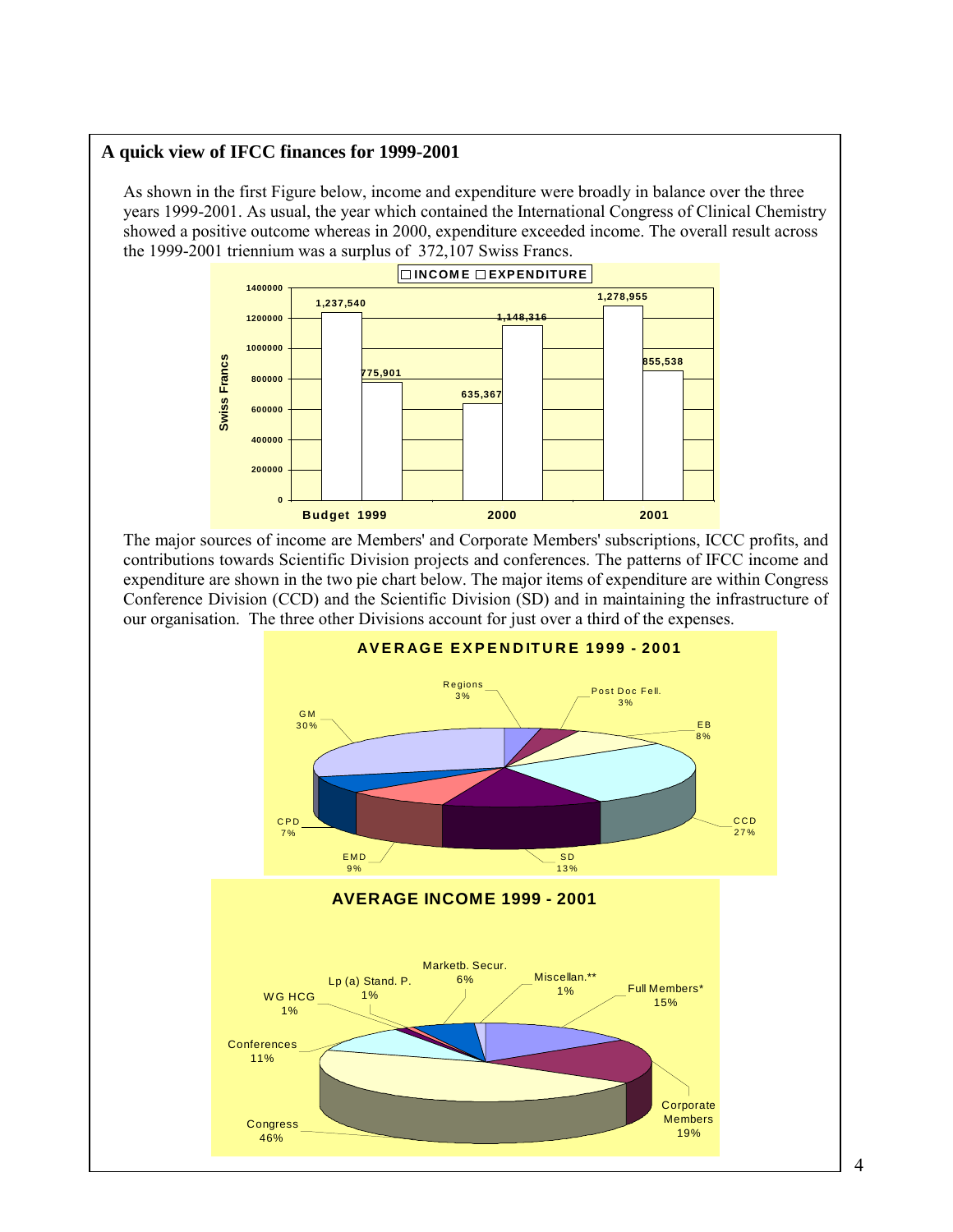emphasis on education and accreditation. Future activities included meetings and courses in Estonia, Croatia and Slovenia.

The EB also met with the President-elect of NCCLS, Dr Donna Meyers with whom it was agreed that the two organisations would work more closely together and run joint projects. A formal agreement was outlined which was be prepared for signing in July.

An initiative for the establishment of a Joint Committee on Traceability in Laboratory Medicine (JCTLM) had been started at a meeting in January 2001 in Paris. At this meeting Metrology Institutes, IRMM and IFCC participated. It is envisaged to create a forum of collaboration including IVD industry and to establish a global reference system, as proposed by IFCC. At the meeting in Paris, the IFCC President was asked to contact IVD industry associations for nominating individuals to the JCTLM consortium.

The Global Campaign on Diabetes was launched at the General Conference and received the endorsement of those attending. A St John and K Miedema were asked to prepare a report for circulation summarising the ideas brought forward during the Workshops which were well attended. Those attending the meeting also heard a report from the Chair of the Task Force on Ethics who presented an overview of this group and indicated that Forensic DNA Fingerprinting and Serum and Tissue Banks were to be the initial projects for consideration.

One of the major items discussed by the EB was the Expressions of Interest received for the relocation of the IFCC Office. Eight submissions were received and after some discussion it was decided the IFCC Office should be established independent of a National Society. The three submissions from Professional Groups were then further evaluated and it was agree that negotiations would commence with Emmezeta Congressi of Milan with the aim to establish the Office by July  $1<sup>st</sup>$ , 2001.

The second meeting in 2001 was in Prague but as this meeting occurred relatively shortly after the Dubrovnik meeting, the President indicated the meeting should focus on principals and future developments within the IFCC. These include our

involvement in Reference systems, BIPM, the need for a Public Relations initiative and strategy for broadening and improving communication with National Societies, Corporate Members and individual members.

It was agreed that the Public Relations program should be a specific task of the Members of the EB and they were asked to prepare a questionnaire to be sent to all National Societies to gain information on their thoughts about the IFCC, expectations and ideas for future projects.

A meeting with representatives of Emmezeta Congressi was also held and they were asked to draw up a draft agreement regarding running IFCC Congresses. This umbrella contract would be used as the basis of all future negotiations for running Congresses. Part of the agreement was that Emmezeta Congressi would have the status of preferred provider. The draft contract with FESCC was also discussed and after some minor changes the agreement was signed during the Prague Congress.

A major outcome from this meeting was the signing of the agreement between IFCC and Emmezeta Congressi regarding the IFCC Office. It was decided that the office would use space and facilities within the Emmezeta Congressi structure but operate independently. For industrial purposes, the staff will be employed by Emmezeta Congressi but be contracted to the IFCC and be responsible to the IFCC for their working tasks. Applicants were interviewed on  $9<sup>th</sup>$  June just after the EB meeting and Lisa Ionescu and Emanuela Maffioli were selected. The EB also expressed it thanks to Ms Chantal Thirion who had run the IFCC Office in Nancy for the past ten years.

The final meeting of the year was held at the new office in Milan. Originally it had been planned to hold this meeting in New Delhi at the  $14<sup>th</sup>$  Asian Pacific Congress of Clinical Chemistry but due the tragic event in September, the Congress was postponed until 2002. The EB had the opportunity to view the facilities and meet the staff and were extremely impressed with the progress made in such a short time. There had significant progress in developing the database of IFCC contacts and in the redesign and development of the IFCC web page. Much of the daily updating of the web was being transferred to the office.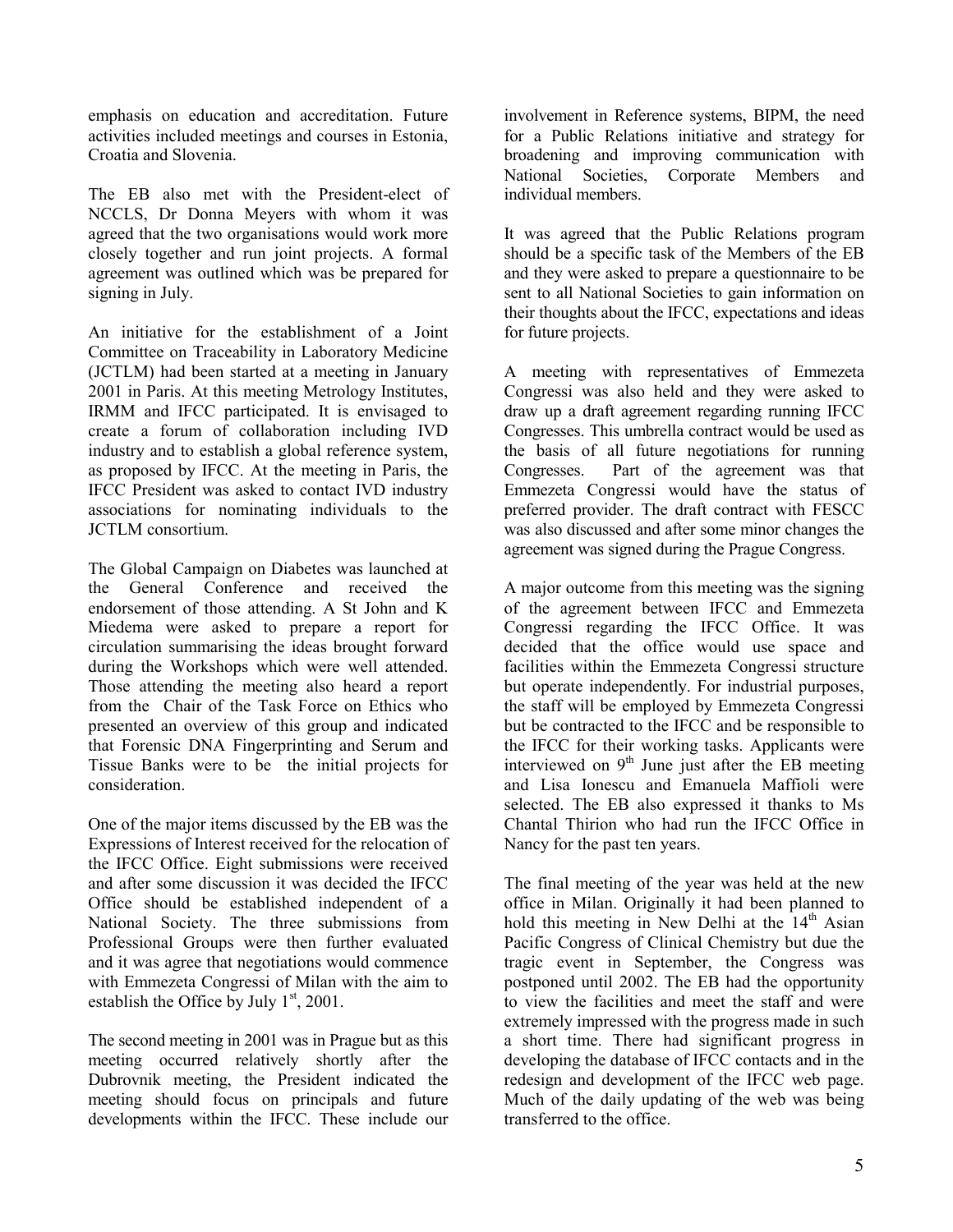The major items discussed at this meeting were the Budget 2001 and forecast and development of budget 2002. The strategic matters discussed included IFCC involvement in Reference systems and in the formation of the JCTLM in conjunction with BIPM, the reports from the Public Relations group and the issue of Intellectual Properties rights. The President also indicated that the name change from Clinical Chemistry to Clinical Chemistry and Laboratory Medicine, instituted by the previous EB, had occurred at a very opportune time and that the Federation was in a strong position to become a leader in determining the future of the profession. As is normal for the last meeting of the year, the Divisional Chairs were also present which gave the opportunity to review the activities of the Divisions and discuss future strategic directions. The Chairs also took part in the development of the budget for 2002.

One item that was finalised and signed was the agreement between IFCC and Emmezeta Congressi regarding the running of Congresses. It was also considered that there should be legal protection for IFCC associated logos and the IFCC Office was asked to investigate registering the Euromedlab Conference logo. As part of formalising these issues, it was also decided to establish contact with the former IFCC lawyers in Laussanne, Switzerland. This may become important as the IFCC continues to develop commercial initiatives.

The outcomes from the Public Relations program developed at the previous EB meeting, which was the responsibility of the EB Members were discussed. 78 Questionnaires were mailed to Member Societies with 28 answers received by November and 36 questionnaires mailed to Corporates of which 14 answered. The group decided to send the same questionnaire to the societies that did not reply. Rosa Sierra Amor and Chris Lam were asked to make personal representation to the Societies in Latin America and Asia, respectively. The group were asked to prepare a report for publication by the end of January, 2002 after reviewing all questionnaires received. The EB also requested that the group come up with recommendations on how better to involve the National Societies and Corporate Members in IFCC activities.

A draft on Intellectual Property Rights based on McMaster University guidelines had been circulated and a 2nd draft based on revision, prepared by the Vice-President was distributed at the meeting to serve as the basis of the discussion and changes. Further changes were made and legal advise will be sought from lawyers at the University of Amsterdam and INSERM. It was decided that once a workable document was available, IFCC Committee and Working Group members would be asked to sign on a volunteer basis for current proposals but for new proposals, signing it would be mandatory.

#### *Public Relations*

In an attempt to find out how Member societies value the activities guided by IFCC, the EB realized the importance of having a Public Relations initiative that linked us to our Member societies and Corporate members closer.

Therefore, encouraged by this idea, the Members of the EB, Ghassan Shannan, Rosa Sierra-Amor and Chris Lam in conjunction with the IFCC Office commenced a project on Public Relations. A positive response was obtained, which gave more accurate and precise information on the participation of IFCC members in our divisions, committees and working groups. The first questionnaire was sent out in September 2001. Although, not all Member societies and Corporate members replied to the questionnaires, valuable information was presented at the EB meeting in Milan last November. This task continued by sending another questionnaire in late December, which encouraged several more societies to reply that they were interested in getting more involved in IFCC activities.

This activity will continue and a report of the result for distribution to our membership was being prepared.

#### *Professional Scientific Exchange Program*

In 1998 this twinning program between two laboratories in different countries was founded so that young colleagues could participate in visits abroad. During 2001, 7 applications were received and 5 approved; unfortunately two granted scholarships had to be cancelled due to personal and political reasons. A total of 3 visits abroad took place in 2001. The scholarship recipients came from Bulgaria and Yugoslavia and were trained in laboratories in Austria and the UK. The topics and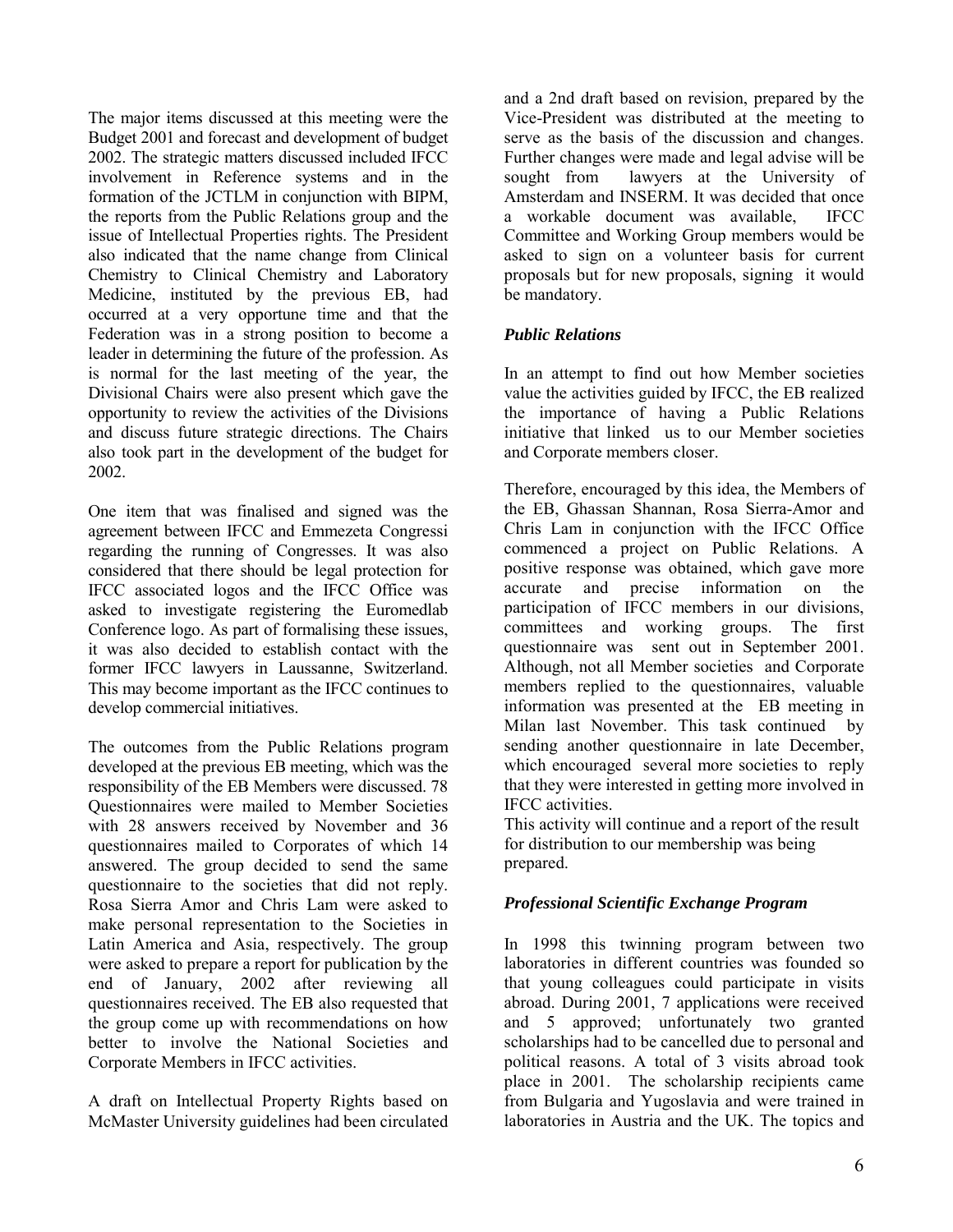techniques dealt with during these visits were related to tissue culture, flow-cytometry and establishment of gut resorption tests. Already one of the visit reports has been published in eJIFCC. The EB considers this program important for our young scientists and their future and National Societies are encouraged to promote the program and to submit applications.

#### *Awards Committee*

The IFCC Awards program includes the following five awards: Distinguished Clinical Chemist and Distinguished International Services-Henry Wishinsky Awards (sponsored by Bayer); Distinguished Contributions to Education Award (sponsored by Beckman-Coulter); Award for Evidence of Effectiveness of Laboratory Tests (sponsored by the European Diagnostics Manufacturers Association); and the Award in Advances in Critical Care Medicine (sponsored by Roche). In 2002, a new award will be presented for distinguished contributions in Molecular Diagnostics. This new award will be sponsored by Abbott Diagnostics. The IFCC is grateful to the sponsors of these awards for their generous contributions in sponsoring these awards.

The winning paper for the 2001 IFCC/EDMA AWARD was:

Umans-Eckenhausen MA, Defesche JC, Sijbrands EJ, Scheerder RL, Kastelein JJ: Review of first 5 years of screening for familial hypercholesterolaemia in the Netherlands.Lancet. 2001 Jan 20;357(9251):165-168.

Runner-up papers were:

Owen A, Khan W, Griffiths KD: Troponin T: Role in altering patient management and enabling earlier discharge from a district general hospital. Ann Clin Biochem. 2001 Mar;38(Pt 2):135-138

Becker C, Piironen T, Pettersson K, Hugosson J, Lilja H: Clinical value of human glandular kallikrein 2 and free and total prostate-specific antigen in serum from a population of men with prostate-specific antigen levels 3.0 ng/mL or greater. Urology. 2000 May;55(5):694-699.

These top three entries were presented at the IFCC/EDMA symposium at EuroMedLab 2001 in Prague on Sunday 27 May. It was a very successful symposium chaired by Carl Burtis (IFCC) and John Place (EDMA). EDMA has agreed to sponsor the Award again in 2003.

Members of the 2000-2002 Awards Committee are Chair Carl Burtis (Vice-President) and Ann Gronowski (USA), Adolph Grünert (Germany) and John Whitfield (Australia). The Awards Committee was ably assisted by B van Weemen (Netherlands), Wieland Hölzel (Germany), and John Place (EDMA-BE) for the IFCC/EDMA Award and by Ildiko Amann-Zalan (Roche-DE) for the IFCC-Roche Award.

#### *Corporate Members*

Seven new Corporate Members joined the IFCC in 2001. These were First Medical, Chronolab AG, Drew Scientific, Olympus GmbH, Response Biomedical Corp, Walter de Gruyetr GmbH and GIT Verlag GmbH. The EB was extremely pleased that the number of Corporate Members has increased recently despite the number of mergers that have occurred between diagnostic companies.

There were two meetings between the Corporate Members and the EB and Divisional Chairs, one in Prague at the European Congress and the other in Chicago at the AACC meeting in July. These meetings gave the opportunity to discuss projects and ideas that were mutually beneficial to both the IFCC and our Corporate Members.

# **Communication and Publications Division (CPD)**

During 2001, the CPD-Executive committee members were Bernard Gouget (FR), Chair, Andrew Wootton (AU), Vice-chair, Craig Webster (UK), Web-coordinator, Johan Waldenström (SE), Editor in Chief *e*JIFCC, Ellis Jacobs (US), News Editor. During the General Conference in Dubrovnik, Peter Lehmann (US) was appointed as the new Editor of documents with Julie Williams (US) as corporate representative. Unfortunately she was obliged to resign as she left Bayer Inc. and consequently her position as CPD-CR member. A call for nomination was sent for ballot, Heiko Ziervogel (DE) from Philips was appointed as new Corporate representative for 2002. Chris W K Lam ( HK) was the supporting EB liaison. The CPD structure is composed not only of an executive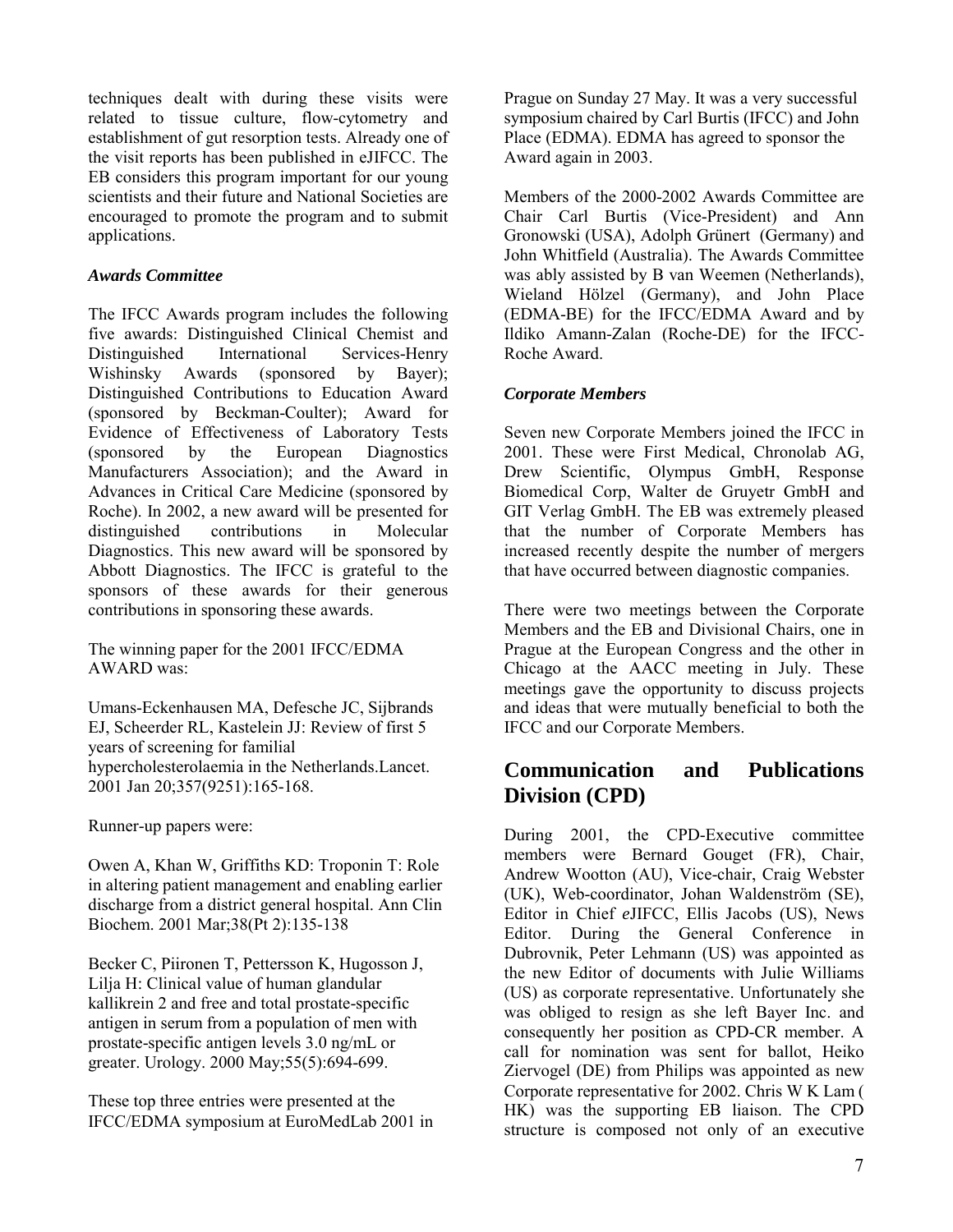committee but also 4 working groups chaired by the respective executive committee's members: WG-WWW, WG IFCC news, WG eJIFCC  $-$  a true medical practice focusing on the challenges for editorial office, and the WG- Ibero American Nomenclature and Translation ( Chair: Xavier Fuentes Arderiu).

The CPD met once as a whole group in Dubrovnik (CR), March 2001. Partial meetings allowed exchanges with the Web-coordinator during the web courses in Milano, the News Editor and Corporate Members at the AACC meeting in Chicago where Bernard Gouget, CPD chair received the 2001 AACC award for international travel fellowship.

The CPD was very active at the IFCC meetings: Vera Cruz (MX), Euromedlab (Prague), COLABIOCLI (Florianapolis (BZ)), Damascus (SY) with the Arabic Confederation of Clinical Biochemistry. At each congress, the CPD managed the new IFCC booth and chaired scientific sessions on the use of the Internet and the role of laboratory medicine in the evolution of health information systems.

In 2001, IFCC-CPD reinforced its involvement with electronic communications, insisting on a new IFCC image that confirms its worldwide leadership in clinical chemistry and laboratory medicine, reaffirming that the activities of IFCC on the Web truly reflect the constructive, dynamic evolution that the Web is bringing to clinical sciences, today and tomorrow.

#### *Activities at EUROMEDLAB (Prague May 2001)*

With the participation of Rosa I Sierra Amor (MX), former CPD liaison and EB member, SS Ehrmeher (US), A. Pesce and L Kaplan publishers (US), the CPD organised a workshop on telebiology and laboratory medicine. This allowed the promotion of the Internet as a tool for information and electronic services as it impacts on good laboratory practices. The former secretary Chantal Thirion, out of kindness and with great success demonstrated through practical examples the efficacy of the use of the Internet, how to surf the web and subscribe automatically to IFCC activities.

#### *Activities at XV Latin American Congress in Clinical Biochemistry in Florianopolis (BZ) auspiced by COLABIOCLI (July 2001)*

IFCC-CPD offered an active booth that served as a meeting point for all colleagues. They met for meetings, for obtaining copies of the IFCC Handbook, reading information about ICCC in Kyoto 2002, and planning activities with IFCC Working Groups. IFCC activities were displayed on posters that helped identify the different divisions, committees, and IFCC website.

Xavier Fuentes Arderiu, chair of the Working Group on Ibero-american Nomenclature and Translations (WG-IANT), held a meeting with his members, LF Kijner (EQ),RA Echevarria (CU), UM Tiburcia (BR).The Rincon Ibero-americano (RIA) segment of the IFCC web-site is operational with two sections:

- Libros: showing the covers and table of contents of recommended books and CDs relevant to clinical chemistry and laboratory medicine.

- e-book: "Manual de estilo para la redaccion de textos cientificos y professionales". This is available in pdf format.

#### *Activities with AFCB during the Laboratory Medicine Conference in Damascus (SY) (September 2001).*

The CPD chair participated in the Conference as he presented a lecture in the laboratory management symposium. Additionally, he met Executive Board members of the Arab Federation of Clinical Biology (AFCB) with representatives from Morocco, Tunisia, Egypt, Sudan, Yemen, Jordan, Lebanon, Iraq and Syria to initiate upcoming publicity for the 10<sup>th</sup> Conference of AFBC held in May 2004 in Monastir, Tunisia

#### *IFCC website*

**IFCC** web management. The web site was redesigned in 2001 with a new dynamic look, a stronger and more recognizable profile design that uses cascading style sheets offering a friendly portal to international resources for laboratory medicine. The web coordinator continues to manage the site, with regular updates carried out by the IFCC office in Milan (IT) with the help of Emanuela Maffioli.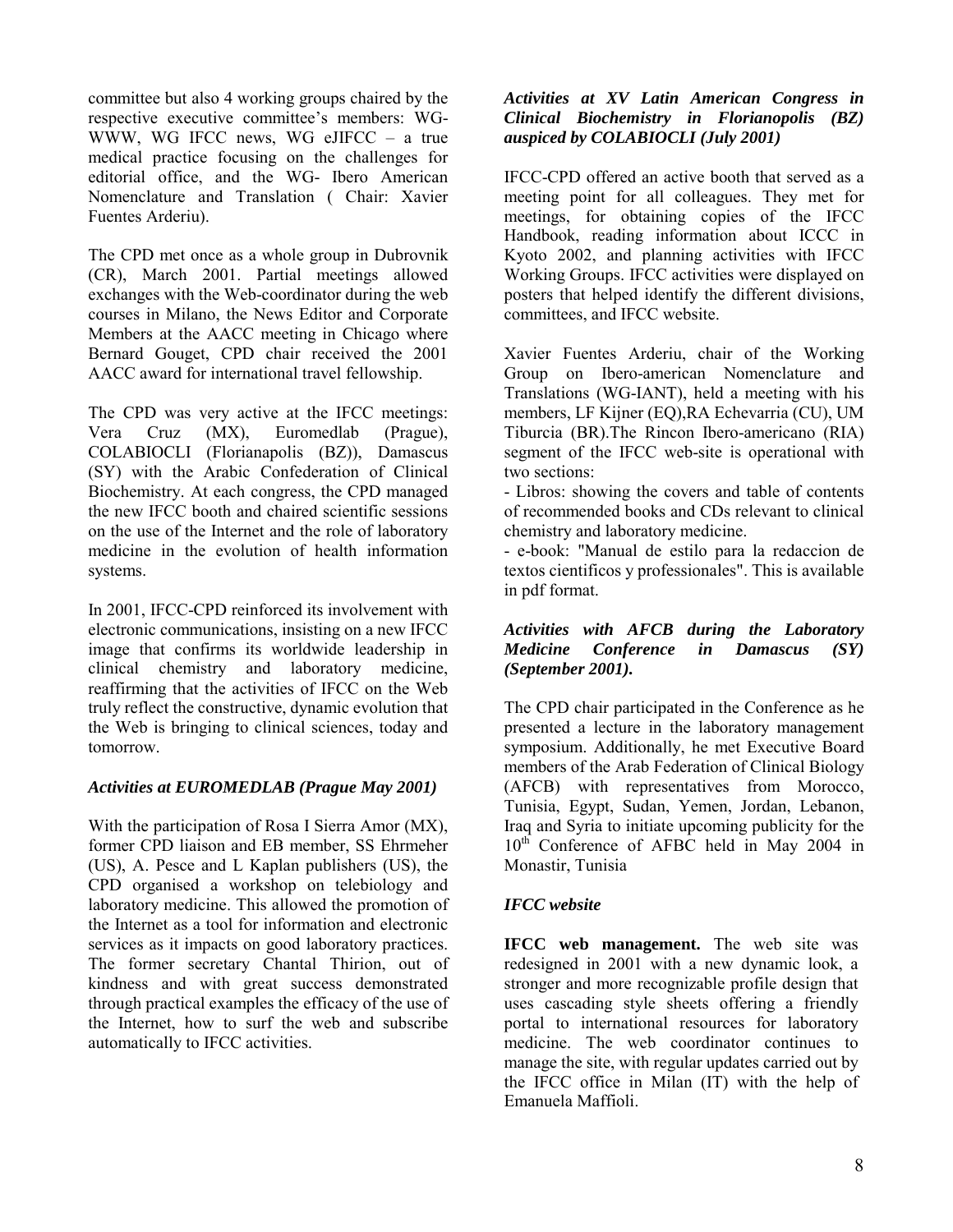**Statistical report**: There is increasing activity on the website. The traditional method of assessing this activity has been to count the hits on its web pages. The web site currently averages 175,850 hits per month. When a user enters a web site, a session is created for that user on the web server. The session is closed when a user leaves the web site. During a session a user may view a number of pages.

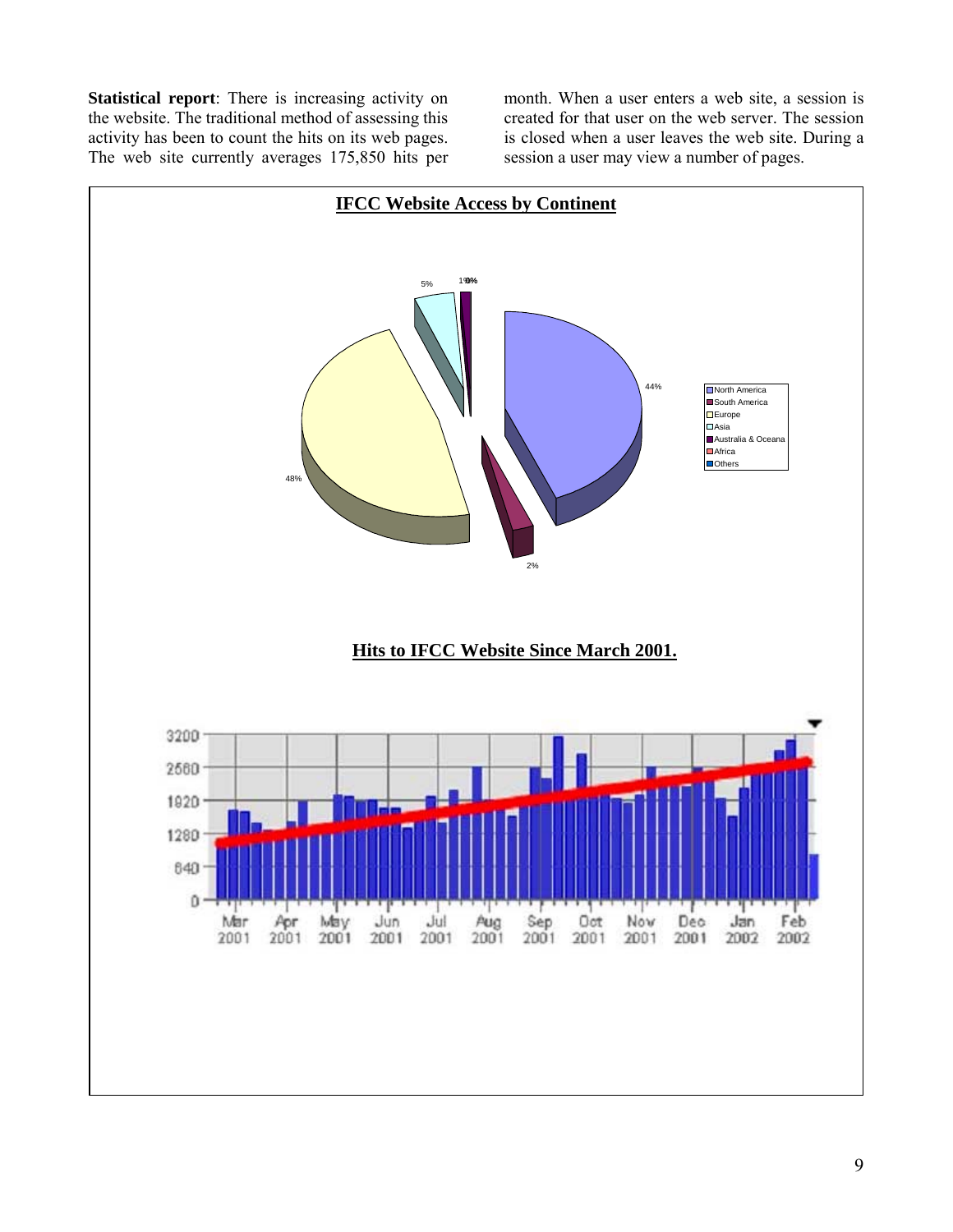The IFCC web site has a porous structure and users are able to enter at any point in the web site. In (80%). The contribution from the US is overestimated due to the nature of network traffic.

**IFCC bookstore**: IFCC offers a virtual bookstore on its website, first orders are already filled.

#### *Collaboration with Corporate members*

The CPD chair attended the CM meetings in Prague (May ) and in Chicago (July). He actively participated to recruit a new corporate member, Chronolab, and to convince three corporate members to advertise on the web by buying *e*banners: Radiometer, Chronolab and Wako.

#### *IFCC recommendations and other documents*

The categories of IFCC publications were clarified in order to illustrate the individuals responsible for as well as delineate the process of publication.

| Publication                           | Responsible Individual                 |
|---------------------------------------|----------------------------------------|
| Documents:                            |                                        |
| C/WG Recommendations<br>a.            | <b>Editor of Documents</b>             |
| b.<br>C/WG Position papers            |                                        |
| C/WG Technical Reports<br>$c_{\rm c}$ |                                        |
| d. C/WG Reviews                       |                                        |
| e. C/WG Guidelines                    |                                        |
| Minutes (all units)                   | Secretaries of unit                    |
| Annual Report                         | EB Secretary/Chair                     |
| <b>IFCC News</b>                      | Editor, IFCC News                      |
| eJIFCC                                | Editor, eJIFCC                         |
| Handbook                              | EB Secretary/Chair                     |
| <b>Conference Proceedings</b>         | Special Editor/Editor<br><sub>of</sub> |
|                                       | Documents*                             |
| Monographs, Books                     | Special Editor/Chair/Editor            |
|                                       | of Documents*                          |
| <b>Promotional Materials</b>          | Vice<br>Chair<br>and                   |
| Multimedia                            | Chair/Corporate                        |
|                                       | Representative                         |

\* CPD Editor of Documents has a liaison function.

**List of IFCC publications:** Peter Lehmann has compiled the IFCC publications with input and assistance from Carl Burtis (EB), the Chairs  $\&$ Secretaries of the SD, EMD and CPD and the IFCC office. The list includes documents and papers published in journals, conference proceedings and monographs. The entries are listed according to the IFCC-EB numbering system and in chronological order, without consideration of the publication/document type. All future IFCC publications are edited to ensure the nomenclature terms of user location, the vast majority of the web site traffic is generated by the USA and Europe and units used conform to approved IFCC recommendations.

The Editor of documents coordinated the publication of division/committee/working group publications with journal editors, particularly CCLM. Several publications are at the final review/publication stage: SD/C 8.2.20  $(Coagulation)$  – Guideline, SD/WG 8.3.19  $(Glycohemoglobin)$  – Guideline, SD/C 8.2.21 (Enzyme Reference Systems)- Recommendations; SD/WG 8.3.16 (hCG) - Technical Reports (2). A technical report on the katal from SD/C 8.2.6 (Nomenclature Properties and Units) has been published in (IUPAC) Pure and Applied Chemistry.

**Publications in CCLM.** The list of the members receiving a free on line access was updated. The agreement with IFCC and Walter de Gruyter allowed the publication in CCLM of 3 issues of IFCC news, and different IFCC documents as reference measurement procedure for substance concentration determination of total CO2, clinical case material for teaching clinical chemistry, quality specifications for cardiac troponin assays and an article on total quality management. In addition, there were several abstracts of meetings organised by FESCC: International society on thrombosis and haemostasis, meetings from the German societies (Rostock Sept 2001), European symposium on clinical lab and IVD Industry, and SIBIOC 2001,  $33<sup>rd</sup>$  National congress of the Italian society of clinical biochemistry and molecular biology**.** 

The copyrights for these contributions are held by IFCC. In conjunction with the paper version of CCLM, the IFCC website has a link to the CCLM website which allows the consultation of IFCC documents by all members at no cost.

#### *eJIFCC*

The *e*JIFCC is a wholly electronic publication coordinated by the Editor in Chief and the *e*JIFCC-WG, which is comprised of representatives from the IFCC regions. A subscription mailing list is implemented, which allows readers to be quickly informed of a new issue. *e*JIFCC is one of the most visited sections on the website. The journal has received an ISSN number 1650-3414. The instructions to the authors were updated according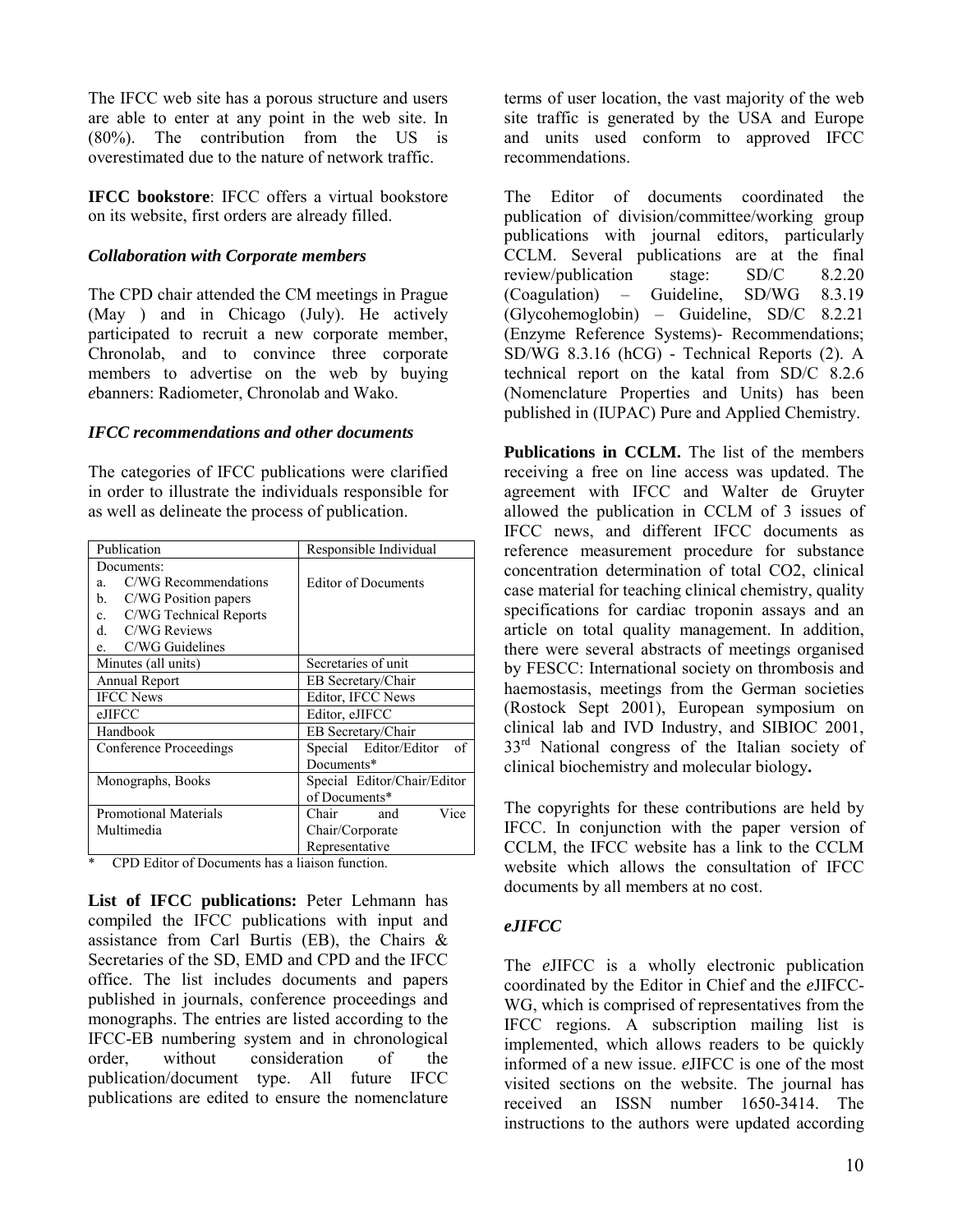to criteria for electronic communications. Three issues were published in 2001, promoting a multidisciplinary approach that focuses on the patient.

- Volume 13, n°1 discussed quality specifications and optimal analytical performance for the reliability of laboratory tests as well as articles with a patient approach on biochemical markers and bone turnover.

- Volume 13, n°2 illustrated the ethos and ethics in genetic diagnosis illustrated by the hereditary hemochromatosis

- Volume 13, n°3 emphasized the role of IFCC in promoting standardisation in laboratory medicine and its involvement in reference materials (ApoloproteinsA-1 and B and lipoprotein(a).

#### *IFCC news*

Ellis Jacobs expanded the membership of the WG-IFCC news with a better representation from the national members: Roman Galimany (SP), Joseph Lopez (MA), Howard Morris (AU), Stella Raymondo (UR), Ghassan Shannan (SY), Rosa I Sierra-Amor (MX). Four electronic versions of the IFCC news were prepared in 2001 (January, April, July, October) including an editorial from the CPD chair. They were placed on the IFCC website, as well as automatically *e*-mailed to all individuals who subscribed to the news. Additionally, each edition of the IFCC news was printed in Lab Medica International (Globotech Publishing, circulation 28 000) and in Clinical Chemistry and Laboratory Medicine. The July-August issue of Lab Medica International also contained a copy of the Annual report 2000. This is in order to expand availability throughout the world, especially for those who do not have access to the internet and to reach a new readership.

#### **eHandbook 2000-2002**

The *e*-Handbook 2000-2002 was updated on the web by Chantal Thirion (FR), former IFCC secretary, Lisa Ionescu (IT) and Emanuela

, IFCC office, Milan(IT). A database is already in place allowing simultaneous changes on the web. In addition, a Handbook CD-Rom is available on request.

#### *50 th year anniversary book 1952-2002*

Bernard Gouget and Andrew Wootton revised and enriched the CPD section, and organised with John Lines (UK) and Roy Sherwood (UK) the layout and the final graphic design of the book.

## *IFCC package and external communication*

Since its opening, the CPD has worked closely with the IFCC office in Milan (IT) meeting on numerous occasions to develop the website, to create the IFCC database and organise the archives, allowing a more extensive collaboration with IFCC membership. A new graphic chart has been firmly implanted in 2001 by a new IFCC brochure following the enriched version of the Handbook 2000-2002. The new image was set out in folders distributed at each meeting, celebrating current and forthcoming events, with a greeting card featuring a painting by Hans Steffens(DE), IFCC pens, and bookmarks. The chart was also implemented for the creation of new posters (EB, Divisions, CM, Full members,...) as well as for the use of IFFC officers. They are available through the web site on a pdf file. The CPD also undertook the organisation of the IFCC booths at Vera Cruz (MX), Prague (CZ), Florianopolis ( BZ), Damascus (SY). In addition, Ellis Jacobs produced 5000 examples of the 50th anniversary pin.

#### *Perspective*

The CPD made considerable efforts to broaden the image, leadership, and scientific credentials of the IFCC and is continuously thinking about technological advances that make IFCC more efficient in terms of internal communication and interaction with its membership. Already active with its website, electronic and printed publications featuring a new image, the CPD is constantly exploring new ways to confirm the leadership of IFCC in clinical chemistry and laboratory medicine worldwide. The new multimedia techniques, Internet and "cyber space" are priority areas for exploration. The CPD continues to focus its efforts on the new IFCC website in order to provide an extensive forum whose ongoing intention is to transcend boundaries and to contribute to the improved quality of IFCC services and products that furnish interactive networks of reliable and accurate information fostering trust and strong relationships between individuals.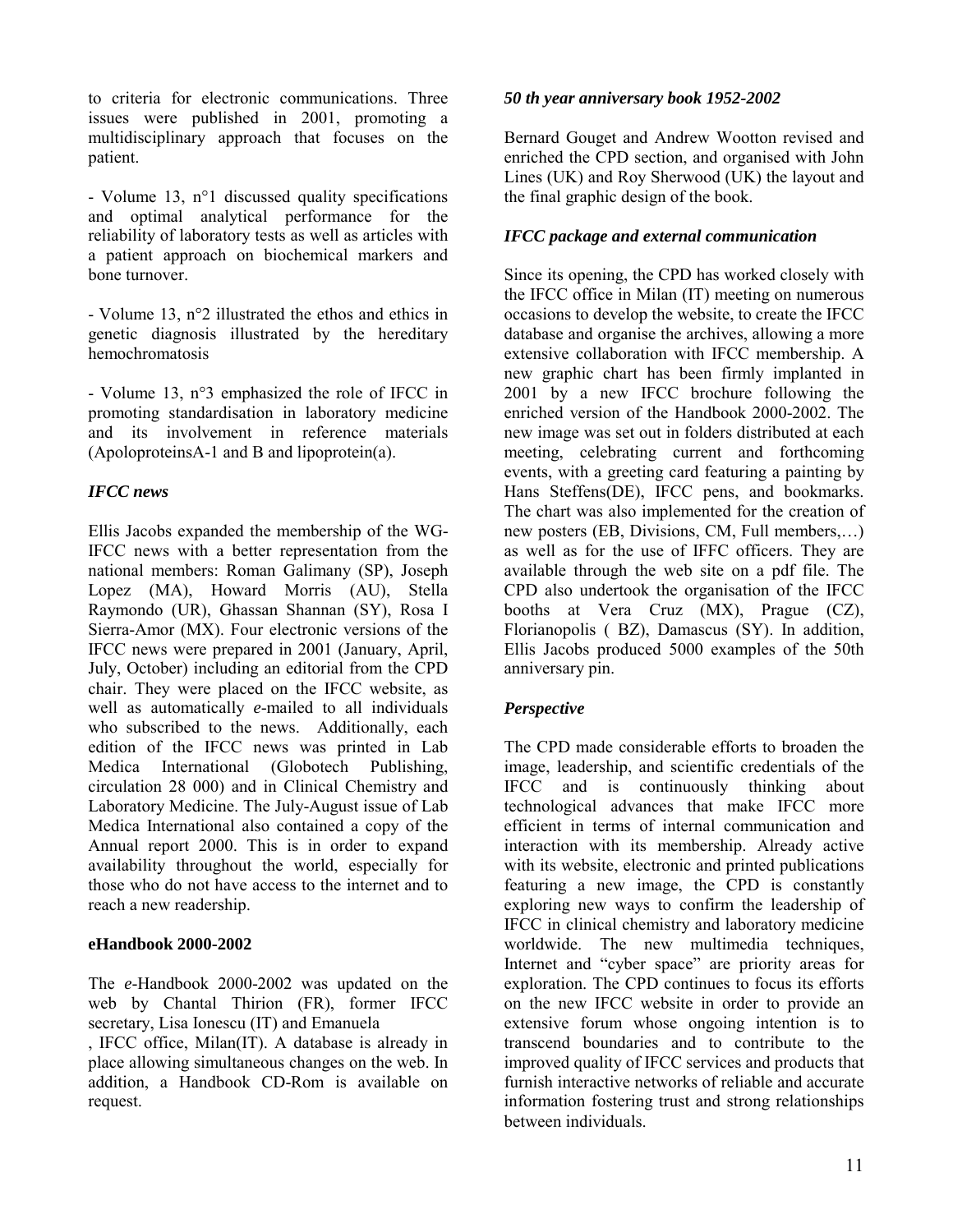# **Congress and Conference Division (CCD)**

Although CCD only met twice during 2001 (Dubrovnik and Barcelona) it was a very busy year for the Division.

## *IFCC General Conference*

The big event in the first quarter of the year was the IFCC General Conference, which was held in the historic city of Dubrovnik in Croatia. CCD had the responsibility for organising what is in effect a midterm business and planning meeting for all IFCC functional units. With considerable assistance from the Croatian Society the meeting was a great success - a great deal of business was conducted, including the launch of the IFCC Global Strategy on Diabetes, and yet there was still time to absorb the delights of Dubrovnik and Croatian culture.

#### *International Congresses*

CCD has a key role in supporting the organisers of the triennial International Congress of Clinical Chemistry and Laboratory Medicine (ICCC). The 18th ICCC, to be held in Kyoto, Japan in October 2002, progressed very well during 2001. CCD met once with the organisers and although a second meeting planned for New Delhi had to be cancelled in the aftermath of September  $11<sup>th</sup>$  it is clear that everything is on track for a great ICCC.

The 19<sup>th</sup> ICCC will be held in Orlando, USA in August 2005. CCD is delighted that the organising committee for this congress was established during 2001 and that key priorities have been identified.

The  $20<sup>th</sup>$  ICCC will be held in the year 2008. Invitations to host this congress were issued to all IFCC Full Member Societies in September 2001 with a closing date for applications of February 2002. The decision on the successful venue will be announced in Kyoto.

# *Regional Congresses*

Two highly successful Regional Congresses of Clinical Chemistry and Laboratory Medicine (RCCCís) were held during 2001*.* The European RCCC was held in June in the majestic city of Prague in the Czech Republic. A very successful

congress, managed to blend a new format of scientific programme with an infinite amount of culture. The COLABIOCLI congress, held in Florianopolis, Brazil in July was a very large congress and exhibition held in modern surroundings and judged by all present to be an outstanding success.

CCD continued to work during the year with the organisers of Barcelona 2003 and Perth (Australia) 2004 and commenced work with the organisers of Costa Rica 2003, Tunis 2004 and Glasgow  $2005$ the next five in the series of RCCC's.

## *IFCC Specialised Conferences*

CCD contributed to two specialised conferences during 2001. In March the latest in the series of IFCC Bergmeyer Conferences was held in Garmisch Partenkirchen, Germany on the theme of Autoimmune Disease. This meeting achieved a very high scientific standard, enjoyed by the invited audience of experts in this area. In May the first IFCC Beckman Coulter Protein Conference was held as a satellite meeting to the Prague RCCC. More than 200 interested participants, who had the opportunity to present their original work, attended this event, again a high scientific standard was achieved.

# *IFCC Auspices*

CCD awards IFCC Auspices to high quality conferences in the area of Clinical Chemistry and Laboratory Medicine. Under a mutually beneficial arrangement IFCC helps with the promotion of approved conferences whilst the organisers promote the role of IFCC as supporters of the conference. During 2001 some 10 conferences received IFCC Auspices.

#### *IFCC Guidelines and Support Materials*

During 2001 CCD revised its guidelines for the organisers of ICCC's and RCCC's and it prepared new guidelines for the organisation of IFCC Specialised Conferences. In addition, CCD finalised its support package entitled ëHow to Organise a Congress or Conference<sup> $\cdot$ </sup> – this will be available from the IFCC website in 2002.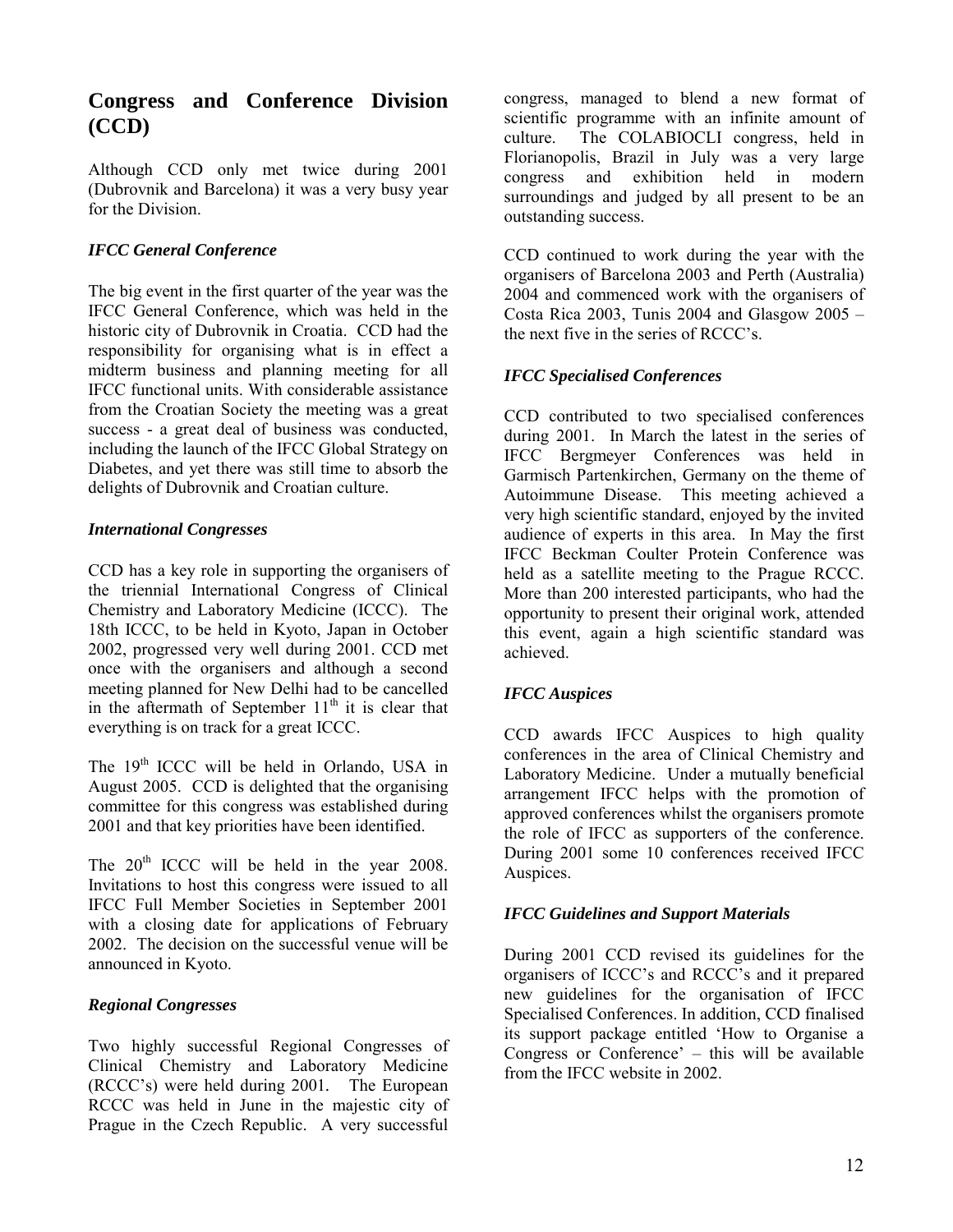## *Membership*

CCD was fortunate to enjoy a stable membership during 2001. Furthermore, all members will continue to serve IFCC during  $2002 -$  despite all its hard work CCD likes to think of itself as the 'happy Division'!

# **Education and Management Division (EMD)**

In the year 2001 all ranks of the Education and Management Division (EMD) have intensified their activities. With great enthusiasm the Executive Committee, the Committees and Working Groups have begun with new plans, that in most cases will not lead immediately to tangible results, but they mark the initiatives for the future of EMD. Although in the next paragraphs activities will be dealt with in more detail, in short we can say that the Committee on Molecular Biology Curriculum (now: Committee on Clinical Molecular Biology Curriculum) revived under its new chair. For the Committee on Curriculum Development (now: Committee on Education and Curriculum Development) also the chairmanship changed. A difficult decision had to be taken by closing the Committee on Financial Laboratory Management**.** 

The division started with new forms developed to give short updates of the activities and projects of committees and working groups; also new project proposal forms were introduced.

EC and Committee Chairs express their thanks to Craig Webster for an outstanding job in creating the new Web Site format. His ongoing support, in a later stage together with Emanuela Maffioli of the IFCC secretariat has been excellent. EMD has started in 2001 to put more information on the IFCC Web Site, which will be continued in the next year.

#### *EMD EXECUTIVE COMMITTEE (EC)*

The Executive Committee (EC) consisted of Gerard Sanders (NL) Chair, Ian Wilkinson (CA) Vicechair, Sue Evans (US, Corporate Representative) Secretary, and Michael Mayer (IL) Member. EC met three times: in March during the IFCC General Conference in Dubrovnik, in Croatia, in June in Cape Town, South Africa, adjacent to the national congress of the Federation of South African Societies of Pathology, and in October in Garderen,

the Netherlands, as part of the meeting of the EC with the Committee and Working Group chairs**.** 

In South Africa EMD members participated in a Clinical Chemistry  $-$  IFCC symposium in which lectures were given on subjects concerning the  $consolidation$  of laboratories, patient  $-$  oriented management, evidence based laboratory medicine, and the interaction between science and service in the clinical laboratory.

The EC has been in contact with different colleagues who have produced education materials, which were offered to EMD for publication. We very much appreciated these initiatives, which show that EMD is need of a good reviewing process, in co-operation with the other Divisions. In the year to come this needs to be set up to ensure that the best publications will be made available to the membership of IFCC.

EMD continued to develop and improve the "Contents of the Division" table that was initiated at the meeting in South Africa. These discussions on future strategy have learned that EMD will put more efforts in discerning good teaching materials for the IFCC membership, directing attention to distant learning, and in combination with the Publications Division paying more attention to the public awareness for our profession. In relation to this latter point, the Global Campaign (*vide infra*) is seen as an important tool. Concerning distant learning the Division wishes to start with a WG on this subject; the EB agreed in principle to the proposal of forming a WG on Distant Learning but the final decision depends on a project proposal from the EMD. For this WG there will probably two tasks - Review of educational publications (printed,  $electronic) - Stimulate$  initiatives to create programs in this field.

Together with the World Association of Societies of Pathology and Laboratory Medicine a start was made to come to a joint document on the post graduate education in clinical pathology and laboratory medicine. In the IFCC this task was delegated to the EMD. The existing document made by EC4 (European Communities Confederation on Clinical Chemistry) on the contents of post graduate education in our disciplines was taken as a basis. The exchange of ideas has started and the discussion is going on.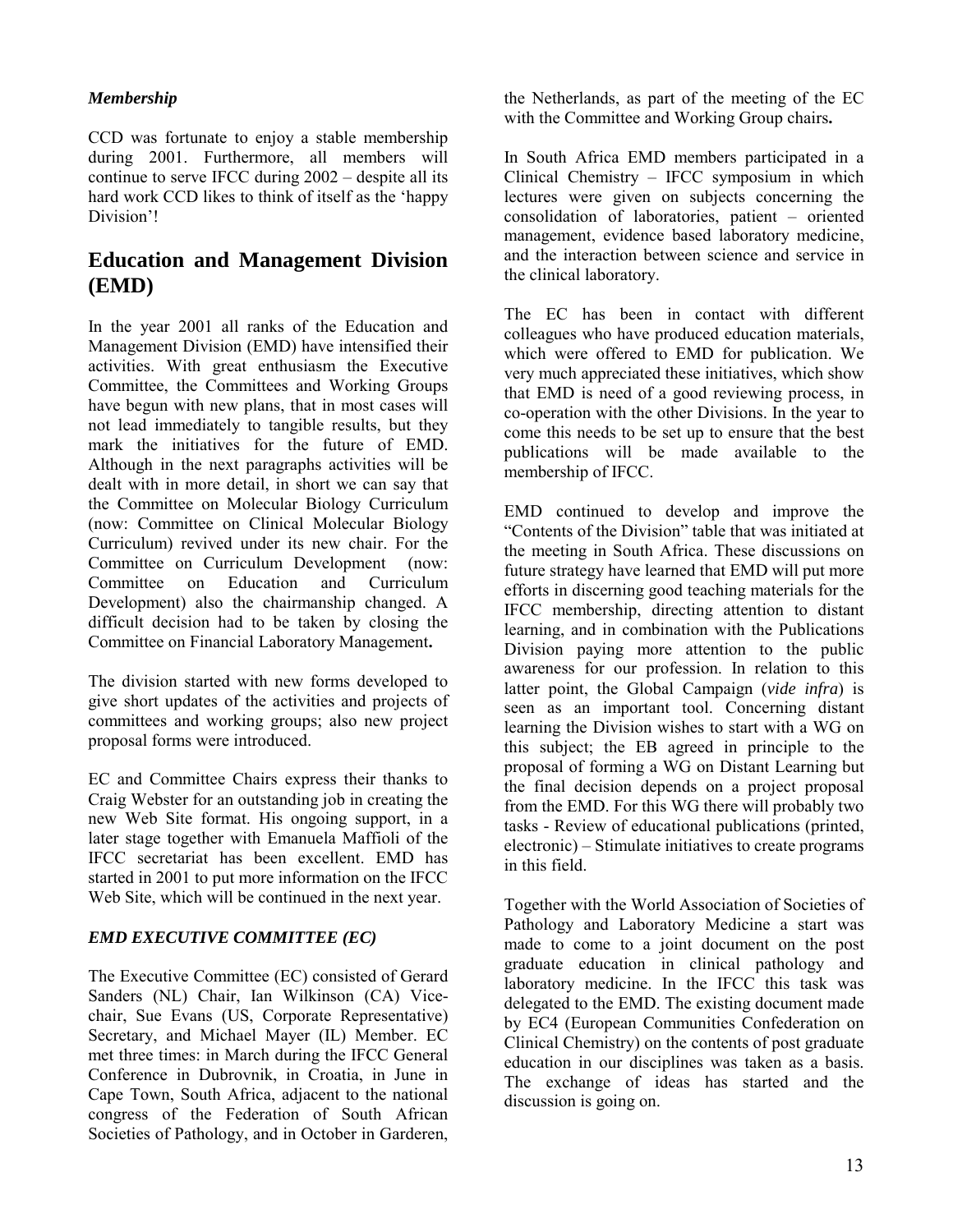The EMD has given its support to the start and development of the Global Campaign for IFCC to improve the Diagnosis and Management of Diabetes. This activity is ongoing, but some delay has occurred, and it is expected that in 2002 at the Kyoto congress more will be heard of this essential initiative.

#### *Committee on Financial Laboratory Management (C-FLM)*

Risto Heikkinen (FI) has resigned as Chair, C-FLM. Since it was very difficult to discern active project proposals for this committee, the EB decided after extensive discussion to close this committee for the moment. This means that whenever new ideas in the field come up, or the membership of IFCC requires activities in the field of financial management, it can be revived. With this measure the field studies, especially to discern countries where the Master Course on Laboratory Medicine could be held, are being postponed.

In the future, the Division may need to focus on general laboratory management, which would include areas such as accreditation, and laboratory and financial management.

#### *Committee on Clinical Molecular Biology Curriculum (C-CMBC)*

The name of this committee was changed from Committee on Molecular Biology Curriculum to Committee on Clinical Molecular Biology Curriculum, since EMD is primarily involved in clinical applications of molecular biology.

The Committee on Clinical Molecular Biology Curriculum started its activities under the new chair, Maurizio Ferrari (IT), an experienced educator in the field of clinical molecular biology.

Plans are now being developed for Courses in Molecular Biology Techniques (3 to 5 day courses). This is a challenging activity, since this includes a practical session. This limits the possible spots in the world where a course on molecular biology can be held: one must have laboratories with the expertise and appropriate facilities. The inclusion of a practical session also limits the number of participants.

A second assignment for C-CMBC are courses in teaching Molecular Biology in Laboratory Medicine, which is a more challenging issue.

## *Committee on Analytical Quality (C-AQ)*

The Committee Activities consisted of: Serum Donation Projects, Network of Reference Laboratories for Enzyme Measurement (NERLM), Software for EQAS Management and Data handling, Courses & Publications, Co-operation with IRMM/IMEP  $-17$  and Developing Guidelines on EQAP. The Committee held a meeting in Antwerp (BE) in October.

Serum donation projects for quality assurance purposes took place in India, Lebanon, Dominican Republic and Iran. The help of some corporate members, national institutes, and some national societies who made this activity possible is greatly acknowledged. Without their help this program never would have been as successful as it is now.

The Network of Reference Laboratories for Enzyme Measurement continued its work with .

assigning values for ALT and AST to EQAS control material in Argentina, and developing the SOPs for the measurement of both enzymes. The NRLEM will add GGT as a new enzyme. For this purpose, reagents, calibrators and controls will be distributed between the laboratories in Hannover and in La Plata.

After experience with the Software for EQAS Management was gained in several countries Mexico, Venezuela, and Costa Rica have become new users.

A Training Course for Self-Preparation of Control Materials was run in Rio de Janeiro (BR). Attention was payed to materials for Hematology, Parasitology, Bacteriology, Urine, Immunology and Instrumental Control.

Together with IRMM/IMEP–17, for sixteen analytes and enzymes in serum, a quality assurance program is run in 50 participant countries by both Reference and Routine laboratories. The outcome of this project will be a topic of discussion for next C-AQ meeting when contact will be established with local EQAS organisers for the co-ordination of the program.

#### *Committee on Evidence-Based Laboratory Medicine (C-EBLM)*

Introduction: Evidence based medicine has become accepted practice in the provision of modern healthcare. Interestingly, to date, the approach has had limited impact on laboratory medicine. Despite the crucial importance of the appropriate use of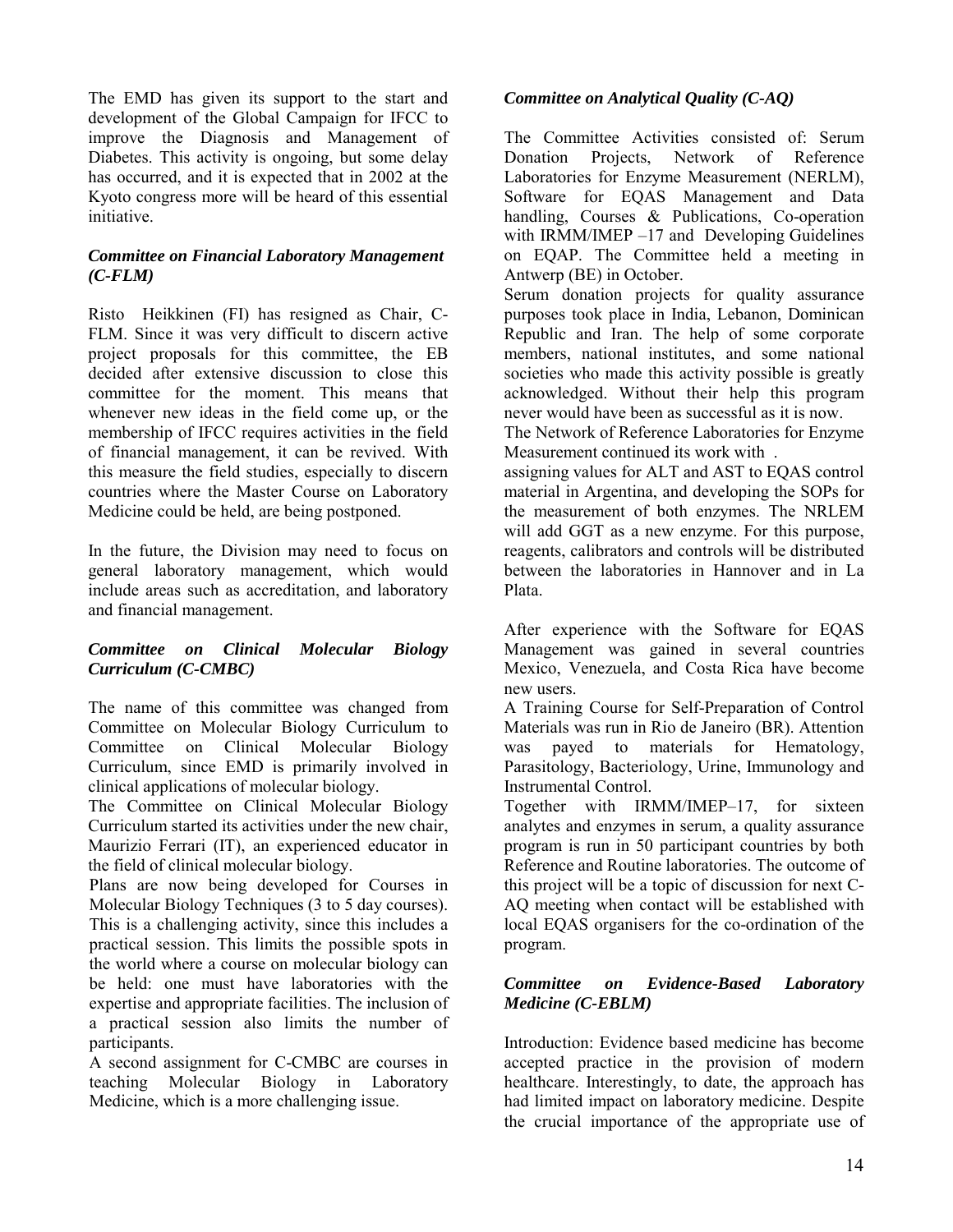diagnostic tools in clinical decision making, many diagnostic tests, clinical findings and items from medical history have not been subjected to rigorous evaluation in studies following modern standards of clinical epidemiology. Thus, in order to support the validity and effectiveness of clinical decisions, and to disseminate the results of evidence-based practice the Committee on Evidence-Based Laboratory Medicine (C-EBLM) within the Education and Management Division of IFCC has taken this approach forward in 2001 with the following activities:

#### **1. Good quality systematic reviews on the clinical usefulness of diagnostic tests.**

For better systematic reviews in laboratory medicine, standardised methodology needs to be worked out. To address this problem, C-EBLM has co-operated in an international collaborative project that has been started by a Swiss group of primary physicians and epidemiologists, in association with the Diagnosis and Screening Methods Group of the Cochrane Collaboration. This initiative is called the Bayes Collaboration, which will create a systematically compiled database (Bayes Library) of standardised and critically appraised information on the characteristics (sensitivity, specificity) and discriminatory power (predictive values, likelihood ratios, etc.) of any type of test used in health care. In addition, the database will contain information on the prevalence of diseases and conditions in different settings and patient groups and provide a user-friendly interface and search engine. The Bayes Library will support and improve patient outcome by integrating EBLM into the diagnostic decisions, education and training of laboratories. By the process of constant questioning and reviewing evidence for rational diagnosis of diseases, it is also a practical tool to generate new research ideas in laboratory medicine. The Bayes Project is sponsored through non-IFCC resources. Andrea Rita Horvath (HU) is co-ordinating the participation of C-EBLM in the Bayes Project.

#### **2. Development and implementation of evidencebased guidelines.**

C-EBLM does not achieve its aims by simply providing the evidence, C-EBLM is also engaged in the implementation of evidence into daily use, and integration of this process with quality management in laboratories. One way of achieving this aim, is the development and implementation of evidencebased guidelines, followed by monitoring the effect of implementation..

For example in Norway, the Norwegian center for quality improvement of primary care laboratories

(NOKLUS), with the co-ordination of Sverre Sandberg (NO) extended the scope of quality assessment from the technical control of the analytical phase to the pre- and post-analytical phase of laboratory service by carrying out an audit on the appropriateness of the physicians' use of tests and their interpretation of test results. The method is educational and resulted in several publications in 2001.

#### **3. Knowledge management systems of critically appraised data in laboratory medicine.**

Several attempts have been made by committee members to make research evidence and systematic reviews on the performance characteristics of laboratory tests accessible at the point of clinical decisions. With the contribution of Wytze Oosterhuis (NL), C-EBLM has a website link to a database of systematic reviews in laboratory medicine, that provides a short overview of the key messages and a list of specifications of the original references ([http://www.ckchl-mb.nl/ifcc\)](http://www.ckchl-mb.nl/ifcc).

The Japanese Society of Laboratory Medicine, with the co-ordination of the International Clinical Pathology Center/C-EBLM Project (Chair: Tadashi Kawai), has also developed a website in Japanese of critically appraised data on the effectiveness of laboratory investigations, including a collection of likelihood ratios, predictive values, etc. ([http://ebd.umin.sc.jp/eblm/\)](http://ebd.umin.sc.jp/eblm/).

The so-called Bayes Collaboration leading to the Bayes Library was mentioned already.

Another approach has been started in Hungary, with the co-ordination of Horvath (HU), to provide an evidence-based decision support system directly linked to patient data. This approach is based on the Oxford Clinical Intranet system and ae demo version of the Hungarian Clinical Intranet on evidence-based diagnosis of hyperkalaemia has been prepared. The program is part of a project in Hungary, sponsored by the Department for International Development of the UK Government ([http://tudor.szote.u-szeged.hu\)](http://tudor.szote.u-szeged.hu/).

#### **4. Training and education.**

In order to raise the awareness and skills of the profession and the public about the methods of EBLM, committee members have delivered several talks, seminars and workshops both locally and internationally.

#### **5. Communication and dissemination.**

The concept of EBLM and the activities of the committee were communicated both to the community of IFCC and to the lay public. Within IFCC, the Committee chairman has circulated a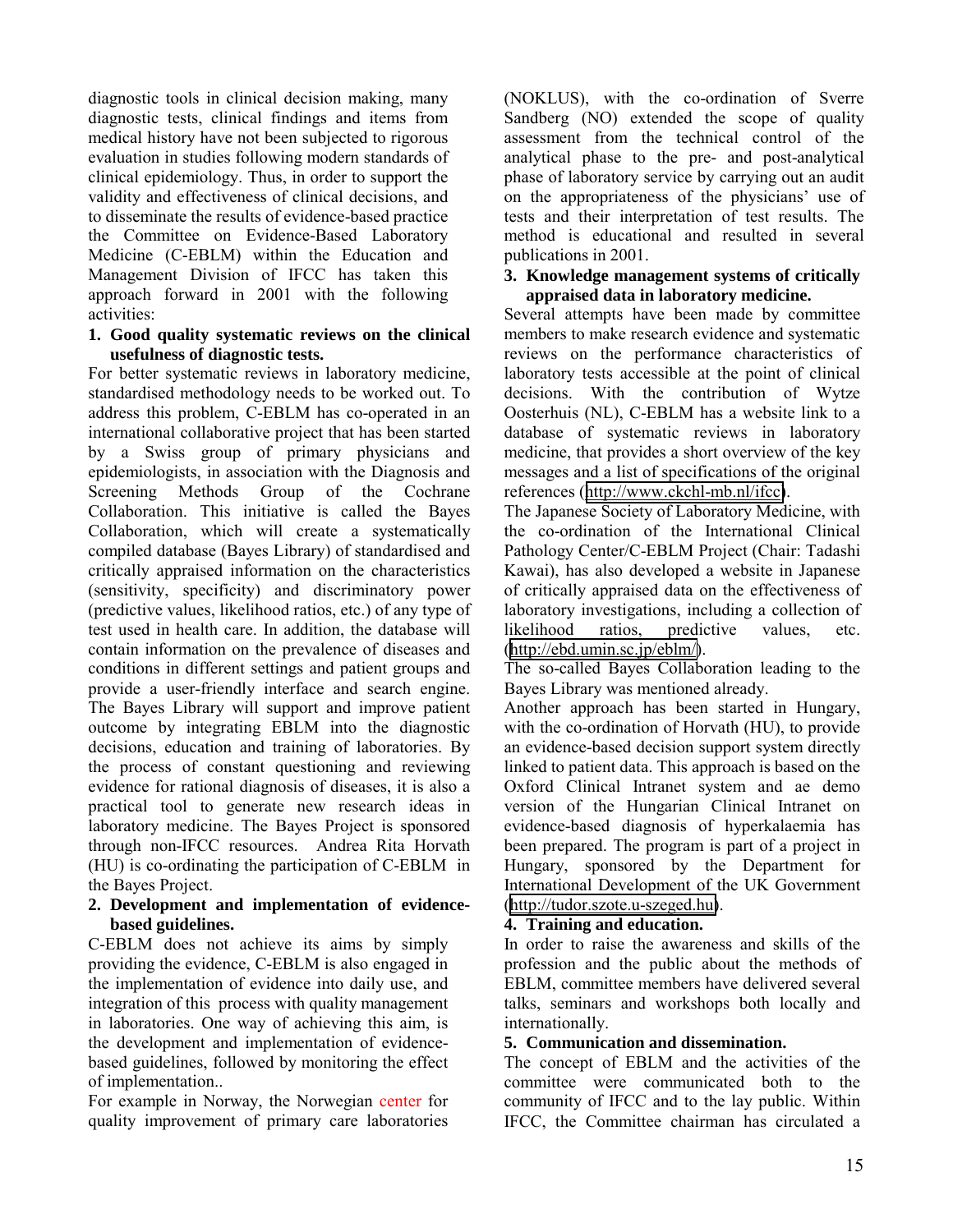letter to all national societies of laboratory medicine and called for interested parties to join the efforts of C-EBLM. Several societies responded and nominated contact persons. At present the committee has 13 contact persons / associate members.

#### **6. Good quality primary research of diagnostic accuracy.**

C-EBLM was indirectly involved in setting standards for reporting of diagnostic accuracy. With the contribution of IFCC, several attempts have been made to achieve this aim (e.g. DE Bruns: Towards a Checklist for Diagnostic Accuracy, Clin. Chem. 2000; 46(7): 893-895, and the STARD group initiative for establishing STAndards for Reporting of Diagnostic accuracy).

In conclusion, C-EBLM was very active in 2001. Committee members and/or the committee's associate members, have published some 20 papers in total to disseminate EBLM in international journals and in their own countries. They gave about 20 lectures on the subject of EBLM at international congresses. At 4 web sites the activities can be retrieved.

The committee has organised two meetings during 2001 to evaluate the work done and to initiate further activities. One at the IFCC General Conference, 8-11 March 2001, Dubrovnik (CR), and the other at EUROMEDLAB 2001, 26-31 May 2002, Prague (CZ). Two members of C-EBLM attended the  $9<sup>th</sup>$  Cochrane Colloquium, Bayes Library Workshop, 7-13 October 2001, Lyon (FR).

## *Committee on Education and Curriculum Development (C-ECD)*

In 2001 the name of this committee was changed to Committee on Education and Curriculum Development (C-ECD), in order to better reflect its activities.

Terms of reference: The mission of C-ECD is to play a leadership role in education and curriculum design in laboratory medicine at an international level.

The aim is to facilitate internationalisation of education in laboratory medicine by promoting, developing and assisting in development of collaborative programmes between different centers, countries and societies in the areas of:

− Curriculum development

- Development of templates for teaching and training and dissemination to the IFCC membership
- − Define the core knowledge of laboratory medicine and to ensure the input of laboratory medicine into core curricula
- − Explore new ideas and directions in teaching laboratory medicine
- Produce assessment reports on available educational materials
- − Multi-professional learning
- Development of international teaching materials

The membership of the Committee has changed over the year. Marek Dominiczak (UK) stepped down as Chair at the meeting in Dubrovnik and Lynn Allen (CA) was appointed as Chair. Mario Pazzagli (IT) stepped down from the Committee after completion of his first term. Replacement members are being sought.

The Committee has continued its work on a number of educational activities.

Status of current projects:

## **1. Course on Curriculum Development.**

This course is designed to assist laboratory professionals

who request help in the development or update of educational programs in laboratory medicine. The final outline (template) was completed and the course was put on the EMD section of the IFCC Web Site.

# **2. Distance Learning Websites.**

It is planned to contribute to distance learning objectives of the EMD by compiling resource information on websites with good educational topics in clinical areas. The plan is to 1) develop criteria to evaluate website educational material, 2) search for websites with good educational material, and 3) list sites against syllabus topics to provide resource information for distance education. This project will start with an inventory of existing information.

#### **3. Educational Modules in Laboratory Medicine.**

Plans are also underway to develop educational modules for the IFCC website on the teaching of clinical topics in laboratory medicine.

#### **4. Clinical Case Material for Teaching in Clinical Chemistry.**

A compilation of clinical case material to serve as a resource for teaching has been prepared. The article was published in CCLM in September 2001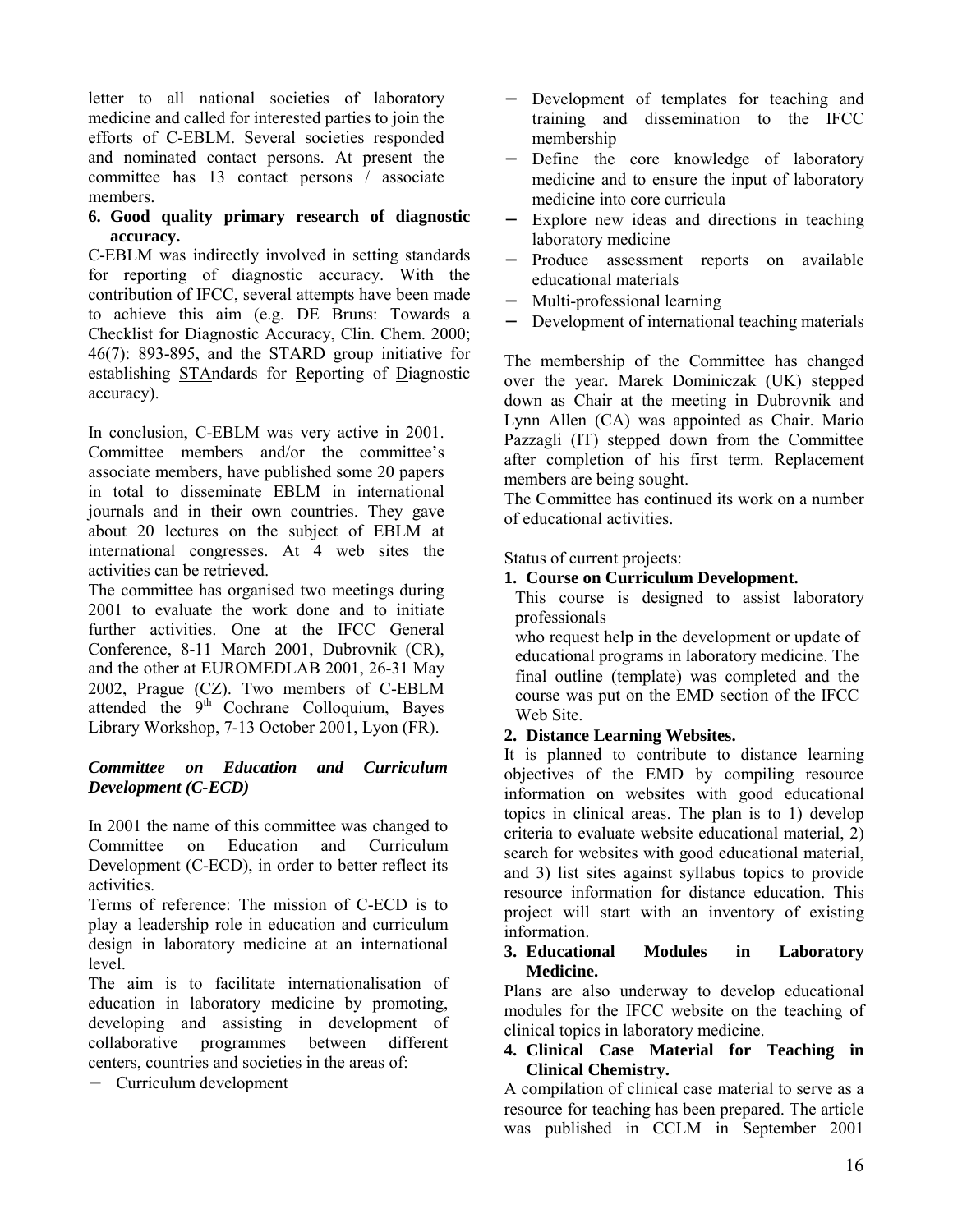(CCLM; 2001; 39(9):875-889) This has been posted on the EMD section of the IFCC Web Site. Revision will be considered in 2003.

#### **5. Associate Members.**

A letter was sent to all Associate Members in January 2001. A questionnaire was developed and sent in September 2001. The next steps are to establish a dialogue with each of the Associate Members, and to work with them to improve education in clinical laboratory sciences.

#### **6. Proposed Master Program in the Asia Pacific Region.**

The purpose is to promote the establishment of a Masters Program in the Asia Pacific Region, based on the experience with the La Plata Course. Communication has been established with the Chair of the Education Committee, APFCB. Discussion on this topic by APFCB was postponed to the APFCB meeting in New Delhi in March 2002.

#### **7. Future plans.**

The Terms of Reference need to be revised. Recruitment of new members is required to fill vacancies on the Committee.

The Committee oversees the Master program in La Plata.

#### *Working Group - Master in Clinical Laboratory Science (WG-MLS); La Plata Course*

This Project was set up by the IFCC and the National University of La Plata (UNLP), La Plata, Argentina to develop a two year Course leading to the degree of Master in Clinical Laboratory Sciences at National University of La Plata (UNLP), La Plata, Argentina.

The key contributors are Nilda Fink as Program Director at UNLP; and Lynn Allen from C-ECD who provides IFCC support.

Status:

The first year and half of the second year of the Masters Program have been completed. The visits of the four Visiting Professors, in Genetics (Nov00), Hematology (Jun01), Tumor Markers (Nov01) and Laboratory Management (Nov01) have been completed. Reports have been received from the Visiting Professors for 2 visits, and are pending for the Nov01 visits. Student Visits to overseas laboratories for 2 months between July and December 2000 are being planned; 2 of the 3 sites have been arranged (McMaster University, University of Toronto), and the third is pending.

#### **Next Steps are:**

- Development of a Certificate recognizing the participation of the Visiting Professors, the students on Student Visits and the host laboratories for the Student Visits. Development underway.
- − Handbook on La Plata, to serve as a model for Masters Programs in other parts of the world is being written.
- − Since this course is running well, plans are being made to commence a second cycle of the La Plata Program (2002-2004). It is the intention that participation from the South American region will be sought.

## *Visiting Lecturers Program*

The Mission of the VLP is to promote and share knowledge and skills in clinical chemistry with all National Societies of IFCC. The key objectives are to support international exchange of lecturers and contribute to the creation of educational networks and partnerships which would bring together activities of different IFCC regions and between National Societies

Under the chairmanship of Mary Burritt (US) three new forms have been made available on the updated Web Site. One with which the member societies can apply for a visiting lecturer; this has made the application process very easy.

The two others serve as evaluation forms for the hosting society and the lecturer. In this way it was hoped to obtain as much information as possible to further improve this essential program.

There have been two approved VLPs this year.

- − Camillo Fernandez (SP)– Visited Uruguay, Argentina, and Venezuela in September
- − Rita Horvath (HU)– was planned to lecture at the Syria National Society Congress. Due to the terrorist attack in US, this visit was cancelled.

EMD realized that the challenge now appears to be the identification of National Societies desiring VLPs.

#### *Special Projects/Courses*

**Course in Flowcytometry**: A Steering Committee under guidance of Gregor Rothe (DE) is organizing a yearly symposium on and a course in Flowcytometry, with the support of Beckman Coulter. In 2001 this course at the University of Mainz was brought under the auspices of the EMD.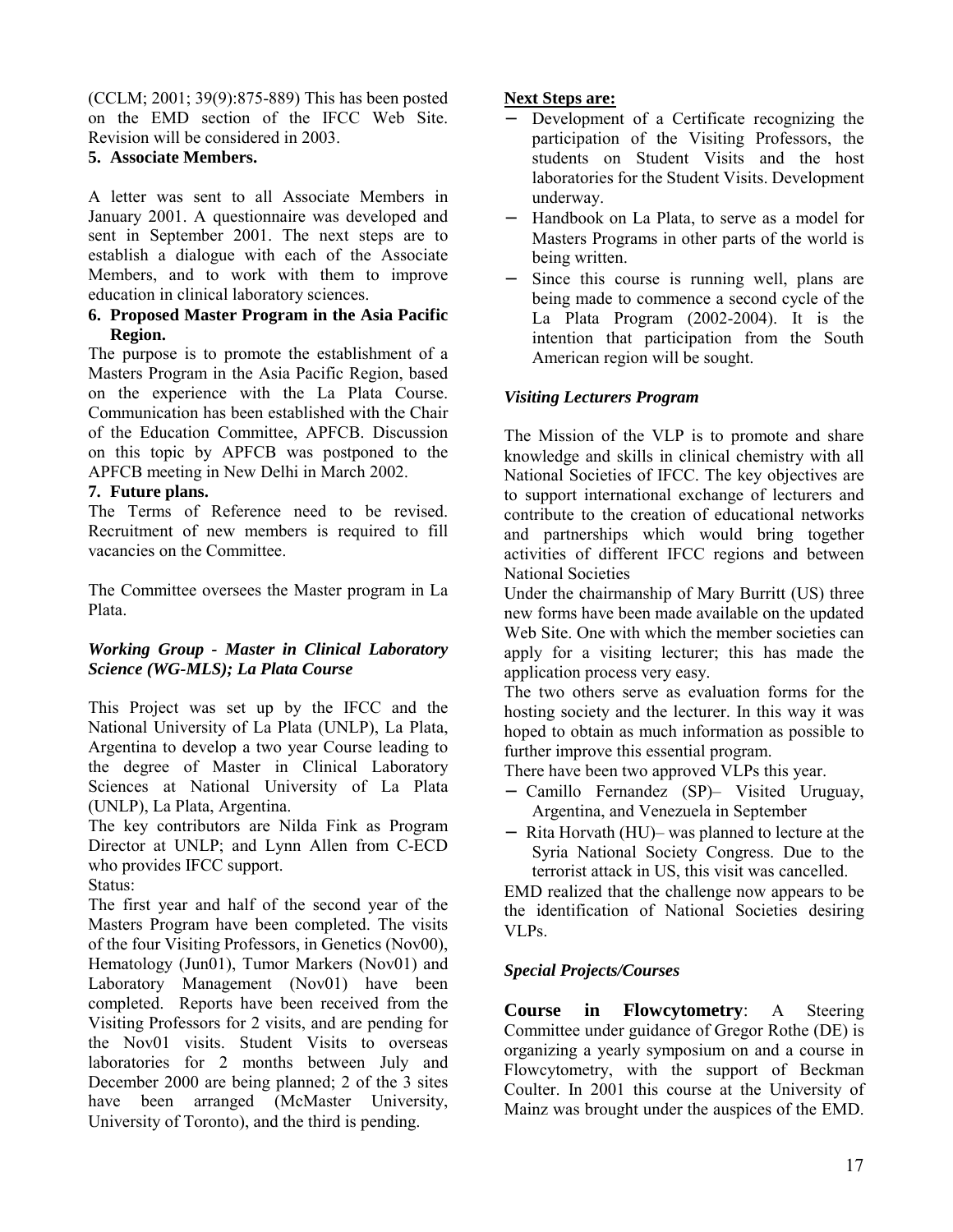In March the symposium under IFCC responsibility as part of the Beckman Coulter Course took place.

A Course Handbook (German/English) will be published in co-operation with the IFCC Communication and Publications Division (CPD). At the IFCC Office e-commerce possibilities for registration will be initiated.

# **Scientific Division (SD)**

During 2001, the following members served on the SD Executive Committee : Jean-Claude Forest (Canada) (Chair); John Ratcliffe (UK) (Vice-Chair); Jos H. Thijssen (Netherlands) (Secretary); Yoshihisa Itoh (liaison of Kyoto 2002, Japan); Thomas Moyer (USA); Rudolf Tauber (Germany); Rolf Hinzmann (Germany) (Corporate Representative). Two meetings were held, in Dubrovnick and in Milan. Heinz Schimmel attended the two meetings as observer from IRMM.

## *Relationship with International Organisations*

Collaboration with International Organisations devoted to laboratory medicine has continued to grow during 2001, becoming a major endeavour of the Scientific Division. This is exemplified by the establishment of a Joint Committee on Traceability in Laboratory Medicine (JCTLM). The aim of the Joint Committee is to support worldwide traceability, comparability and equivalence of measurement results in laboratory medicine (see below).

#### *Institute for Reference Material and Measurement (IRMM)*

Several projects of Committees and Working Groups are now conducted in close collaboration with IRMM. For example, a new batch of material for total plasma proteins is being prepared by IRMM to become an IRMM/IFCC Reference Material and C-PP will coordinate tests on homogeneity, stability and assignment of values by the biuret method, aminoacid analysis and by refractometry. The Chair of C-MBT collaborates with IRMM on an EU Project on *« Genetic Disorders »* and the preparation of reference material for PCR analysis of Factor V R-506Q mutation (Factor V Leiden). Conjoint involvement of both organisations has lead to the establishment of primary reference procedures for the measurement of catalytic activities of enzymes at

37°C through the Committee on Reference System of Enzymes (C-RSE). The Committee on Standardisation of Markers of Cardiac Damage (C-SMCD) is currently involved with IRMM on the preparation of reference material for myoglobin . IRMM is also coordinating two other important projects ; the commercialization of excess materials from the purified HCG fractions prepared for reference materials (WG-HCG), and certification of primary and secondary reference material for  $HbA_1C$  (WG-HbA1C).

#### *National Committee for Clinical Laboratory Standards (NCCLS)*

Several joint projects with NCCLS involving SD-Committees and Working Groups are presently underway or considered : clinical utility of bone markers, homocysteine standardisation, thyroid function tests, monitoring of immunosuppressive drugs.

A conjoint document titled : *« Point-of-Care Connectivity : Approved Standard (POCT1)* » has been published by NCCLS acknowledging the participation and endorsement of the IFCC as well as of CIC.

#### *National Institute of Biological Standards and Control (NIBSC)*

Collaboration between NIBSC and IFCC through WG-HCG has lead to the production of six new candidate HCG-related preparations that were submitted and accepted by WHO in November 2001 as international standards with assigned values in molar units.

#### *International Association for Therapeutic Drug Monitoring and Clinical Toxicology (IATDMCT)*

A Joint Working Group on Laboratory Practice Guidelines on Monitoring Immunosuppressive Drugs is actively involved in the preparation of several monographs.

#### *International Society of Thrombosis and Haemostasis (ISTH)*

The Joint Committee on Standardisation of Coagulation Tests (C-SCT) has produced a position paper titled : *« Approaches to the Developement of a Reference System for Future Standardisation of Laboratory Tests for Haemostasis »* that has been accepted by both organisations and will be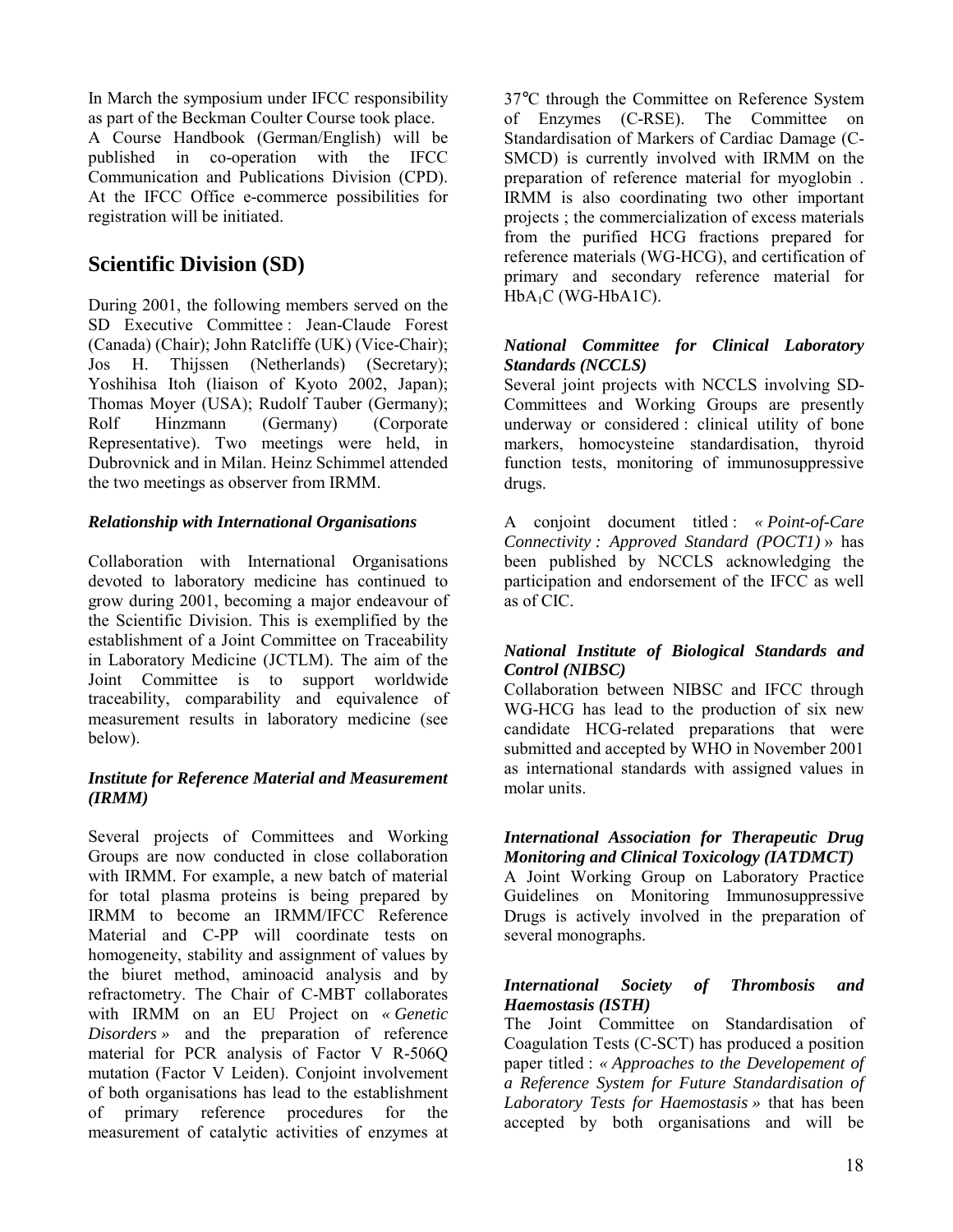published in *Thrombosis and Haemostasis* as well as in a Clinical Chemistry oriented Journal. Conjoint activity is currently being pursued.

#### *European Commission*

The project : *« In Vitro Diagnostic Procedures in Diagnosis and Monitoring of Thyroid Disease »* has been funded by the European Commission. IFCC is one of the seven principal contractors and was one of the initiators of the project. Through a newly created Working Group, IFCC will play a significant role in conducting the project.

As mentioned above, through C-MBT, IFCC is involved in a European Commission initiative related to genetic tests for rare diseases.

#### *National Institute of Standards and Technology (NIST)*

IFCC-SD is pursuing its collaboration with NIST through the initiative to establish a Joint Committee on Traceability in Laboratory Medicine (JCTLM).

#### *Conductivity Industry Consortium (CIC)*

IFCC is an affiliated member of the Consortium and SD has participated actively in the preparation of the document (POCT1, see above under NCCLS).

#### *WHO*

The availability of the first international standard for total PSA (Ref 96/670, mixture of PSA-ACT complex and f-PSA : 90:10) and the first international standard for free PSA (96/668), contributed by a previous Working Group in collaboration with NIBSC, had a marked impact on removing inter-assay variations in the measurement of PSA in blood (Ward et al, Ann Clin Biochem 2001;38:633-51). The collaboration has continued this year by submission by NIBSC and WG-HCG, of the six preparations to the Expert Committee on Biological Standardisation of WHO. The preparations were accepted as international standards with values expressed in molar terms. Data will be provided to establish conversion factors to International Units.

#### *Joint Committee on Traceability in Laboratory Medicine (JCTLM)*

Scientific Division has continued its involvement in the global initiative to create a Joint Committee on Traceability in Laboratory Medicine (JCTLM). Two

representatives (Chair and Secretary), with the President of IFCC, have participated in three meetings with representatives from  $\kappa$  Bureau international des poids et mesures (BIPM) », CIPM, IRMM, NIST, NML and supra-national manufacturer organisations (EDMA, AdvaMed) to develop the concept of traceability in laboratory medicine and its application through directives, such as the European IVD Directive (98/79/EC) which takes effect in 2003. A workshop, bringing together professional organisations, metrology institutes, IVD industries, international laboratory accreditation bodies, reference material producers, to develop a common pragmatic approach to implement such directives, will take place in Paris in June 2002. The Chair of SD is co-responsible for the preparation of the workshop program.

#### *International and Regional Congresses*

During the  $14<sup>th</sup>$  European Congress of Clinical Chemistry and Laboratory Medicine (EUROMEDLAB, Prague 2001), SD was responsible for a symposium in two parts entitled : *« Global Aspects of Regulation for in vitro Diagnostics »*. Both parts of the symposium were attended by more than 250 people. Due to the September 2001 events, the Asian Pacific Congress in New Delhi was cancelled and with it the lecture on IFCC standardisation activities.

SD is represented on the Scientific Advisory Board of the XVIII Congress in Kyoto 2002. SD has organised a symposium (SS-4) titled : ´ *Standardisation in Clinical Chemistry and*  Laboratory Medicine » summarizing the activities of the Division in this area. Also, a number of Committees and Working Groups will be responsible for, or will participate in, other activities of the Scientific Program.

#### *Activities of Committees and Working Groups*

#### **Nomenclature, Properties and Units (C-NPU)**

Several projects were prepared in close collaboration with IUPAC, including new ones on *« Properties in Chemical Sciences », « Requests in Clinical Laboratories »,* and *« Concept and Traceability of Measurements »*, development of communication standards, such as HL-7 and the LOINC, is under discussion. Work was undertaken to locate the IFCC/IUPAC code system  $(*$  elephant » database) on the IFCC web site. A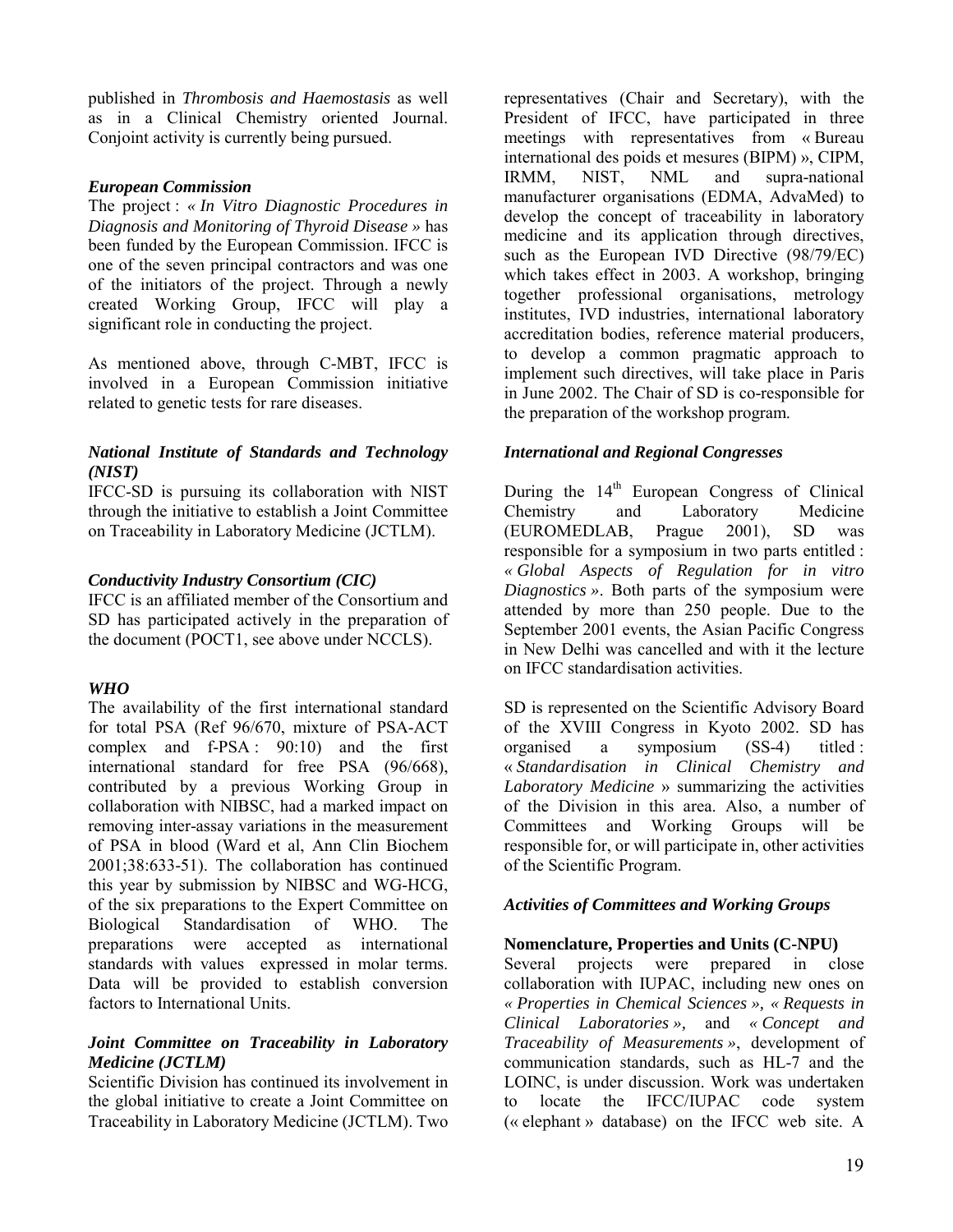member of the Committee continues to represent IFCC at the Sub-Committee on Vocabulary in Metrology (VIM) and Guides to Expression of Uncertainty of Measurement in Metrology (GUMM) of the Joint Committee on Guidelines and Metrology (JCGM) of the International Organisation for Standardisation (ISO).

#### **Molecular Biology Techniques in Clinical Chemistry (C-MBT)**

Since the European Commission is now funding preparation of reference material for Factor V Leiden, the mandate of the Committee has been changed and a new proposal has been accepted to work on *« Preparation of a Certified Reference Material for PCR Analysis : Plasmid DNA Analysis of the Prothrombin G20210A Mutation »*. The project will be carried out in collaboration with IRMM. The Chair of the Committee commenced a second term in January 2002.

#### **Plasma Proteins (C-PP)**

The Committee prepared a series of papers covering all aspects of the work accomplished over the last few years for publication as a separate issue of CCLM (see Publications). As mentioned above, the C is working closely in collaboration with IRMM to develop a new standard for total protein. The project on determining the value for soluble transferrin receptor in CRM470 is underway.

#### **Standardisation of Markers of Cardiac Damage (C-SMCD)**

This Committee pursued three main projects : *Myoglobin* : A reference material was chosen from five candidates and a reference method based on electron spray MS selected. A new batch of the selected material is being prepared by IRMM. The project in cooperation with AACC for *Troponin I Standardisation* continues. Possible reference materials have been identified and are currently being evaluated.

*Evaluation of Imprecision of Troponin Assay* : A series of eight serum pools, were distributed for evaluation of imprecision around the decision level for myocardial infarction. Manufacturers and members of the Committee are participating.

The Committee published four papers related to these activities during the year (see publications)

#### **Standardisation of Coagulation Tests (C-SCT)**

Further to the acceptance of their position paper by ISTHM and IFCC, this C is working on a project proposal to establish a reference method for kinetic measurement of antithrombin III, sensitive to antithrombin as well as to conventional heparin.

#### **Reference System of Enzymes (C-RSE)**

This Committee, previously named « Committee on Calibrators in Clinical Enzymology  $\lambda$ , worked in close collaboration with IRMM on the preparation of a series of documents titled : *« IFCC Primary Reference Procedures for the Measurement of Catalytic Activity Concentration of Enzymes at 37*°*C : Parts 1 to 6 »*. These documents concern creatine kinase, lactate dehydrogenase, alanine aminotransferase, aspartate aminotransferase and gamma-glutamate transferase. The document was accepted by SD, approved by EB, and a mail ballot sent to National Representatives. The Committee has established a Network of Reference Laboratories based on the ISO-CEN System. The list of the Network of Reference Laboratories, including names of persons responsible, is being prepared. New projects on amylase, alkaline phosphatase and lipase are underway.

#### **Selective Electrodes and Point-of-Care Testing (WG-SEPOCT)**

The name has been expanded to  $\ll$  Working Group on Selective Electrodes and Point-of-Care Testing », to reflect its increasing involvement in point-of-care testing. Members of the Working Group are involved in organizing a Joint Meeting (AACC, JSCC, CIC, IFCC) in September 2002 in Monterey, USA, on *« Critical Care and Point-of-Care Testing »*. The Working Group has been involved in various projects (see Publications) :

- *1. Guidelines for the measurement of the substrate concentation of serum ionized magnesium by ion-selective electrodes in undiluted serum, plasma or whole blood.*
- *2. Recommendation for measurement of a convention for reporting ionized chloride by ion-selective electrodes in undiluted serum, plasma or whole blood.*
- *3. Recommendation on reporting results for blood glucose.*
- *4. Revision of the pH document taking into account new buffers for calibration.*
- *5. Reference material for magnesium.*

**Reference Methods for Apolipoproteins (WG-MA)**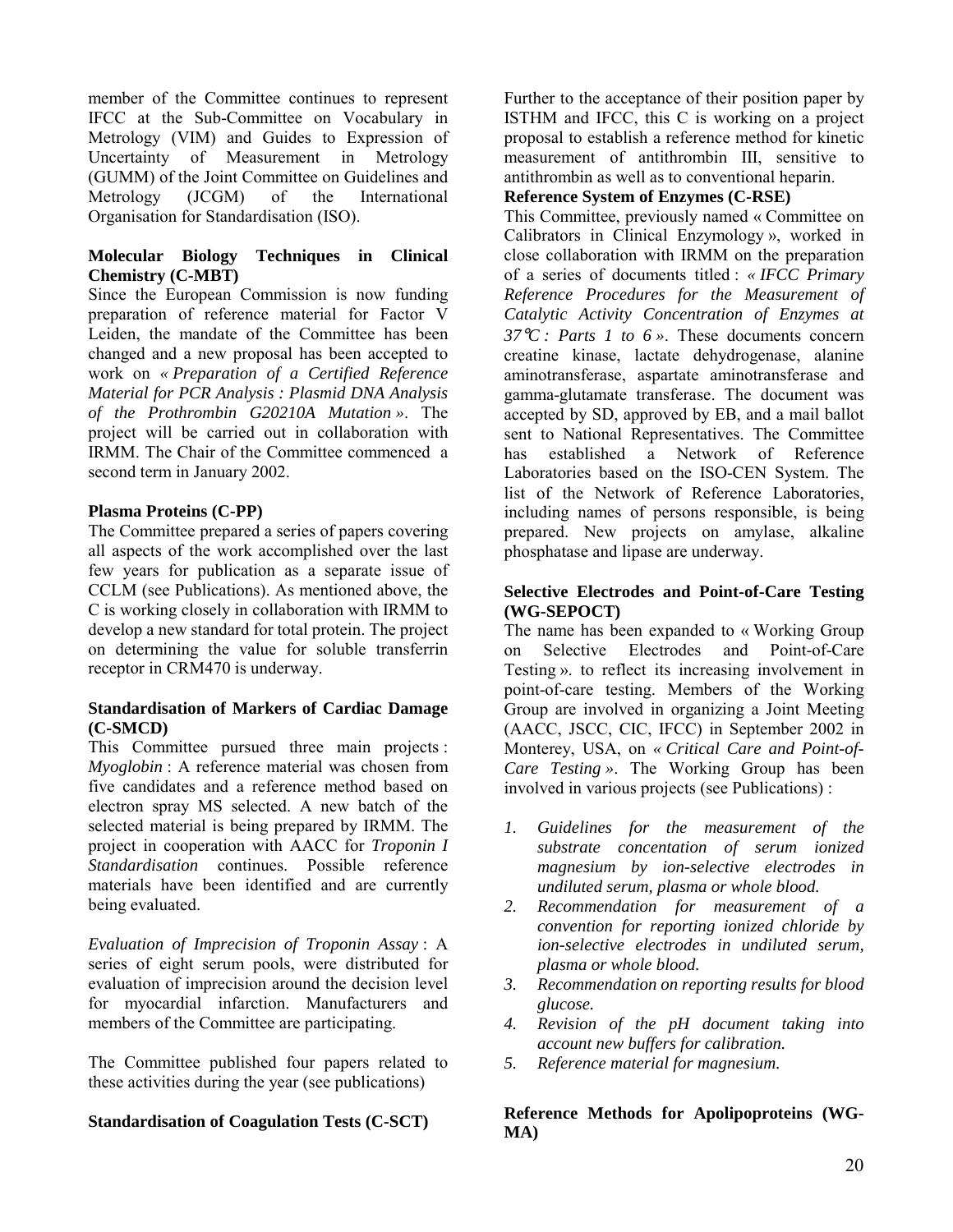The international reference reagent for ApoB SP3- 07 is now depleted. Approval for the preparation of a replacement has been granted. A new 2000 vials of a human serum preparation to be named SP3-08 is considered as the candidate Second International Apo B Reference Reagent. The SP3-08 apo human serum pool will be prepared according to the NCCLS C37-A guidelines.

#### **Standardisation of Human Chorionic Gonadotropin (WG-SHCG)**

As described above, the six preparations were submitted to WHO-ECBS for the November meeting. The preparations were accepted as reference reagents for immuno procedures with assigned values in molar terms. This completes a major phase of the work of this Working Group and represents a very significant step forward in the standardisation of the measurement of HCG in biological fluids. The excess materials from the purified preparations will be looked after by IRMM in collaboration with IFCC and various options are currently being studied to make these preparations available for distribution.

Three manuscripts related to this project are being prepared, focusing respectively on the preparation, evaluation and application of the reference materials with publication expected in 2002. Educational activities to encourage better understanding of the clinically relevant forms of HCG related molecules and interpretation of HCG results, will be undertaken.

#### **Standardisation of LP(a) (WG-LP(a))**

The document of the WG on the « *Preparation of a Secondary Reference Reagent for Lipoprotein (a) »* has been accepted and the procedure will be submitted to WHO for recognition.

#### Standardisation of HbA<sub>1</sub>C/Glycohemoglobin  $(WG-HbA_1C)$

The WG prepared a document titled : *« IFCC Reference Methods for Measurement of HbA1C in Human Blood »*. After approval by the Scientific Division, the document was voted upon by the National Representatives. The manuscript is published in the January 2002 Issue of CCLM. A reference range study was performed using the new IFCC reference method giving results somewhat lower than previous recommended decision targets.

Representatives of the Working Group were invited by the European Association for the Study of Diabetes (EASD) to participate in a meeting in Dusseldorf, January 17, 2002, in order to present the new IFCC reference system and to discuss the impact of its introduction in clinical practice with representatives of EASD, the International Diabetes Federation (IDF), and the American Diabetes Federation (ADF).

#### **Nanotechnology (WG-NT)**

The WG has undertaken a comprehensive review of microtechnology and nanotechnology, exploring the current status of this emerging technology for assessing impact on the future of clinical laboratory medicine. A first part consisting of a database on microarray chips, containing over 600 references, was published in Clinical Chemistry. Work is underway to compile further information on microchips, bioelectronic chips, and nanotechnology, and the information will be published as a printed document and will also be available on an electronic form as database via the internet. So far, more than 3000 references have been tabulated.

#### **Standardisation of Osteocalcin Measurements (WG-SOM)**

A collaboration was established with NCCLS through the Sub-Committee on Biochemical Markers of Bone Disease.This will develop guidelines for use of biochemical markers of bone turnover in bone disease. The WG is developing a proposal on osteocalcin standardisation measurements in collaboration with IRMM *.* 

#### **Intracellular and Cell-Surface Markers (WG-ICSM)**

This newly-formed Working Group is currently establishing its intervention program.

#### **Standardisation of Total Plasma Homocysteine Measurements (WG-SHM)**

A first meeting was held in Sorrento (Italy), June 21, and another meeting was scheduled at the AACC meeting in Chicago. With broad representation of academic and industrial experts, the membership and direction of the WG has been agreed.

#### **Standardisation of Thyroid Function Test (WG-STFT)**

Following funding of the project by the European Commission, SD has established a Working Group with experts already involved in the development of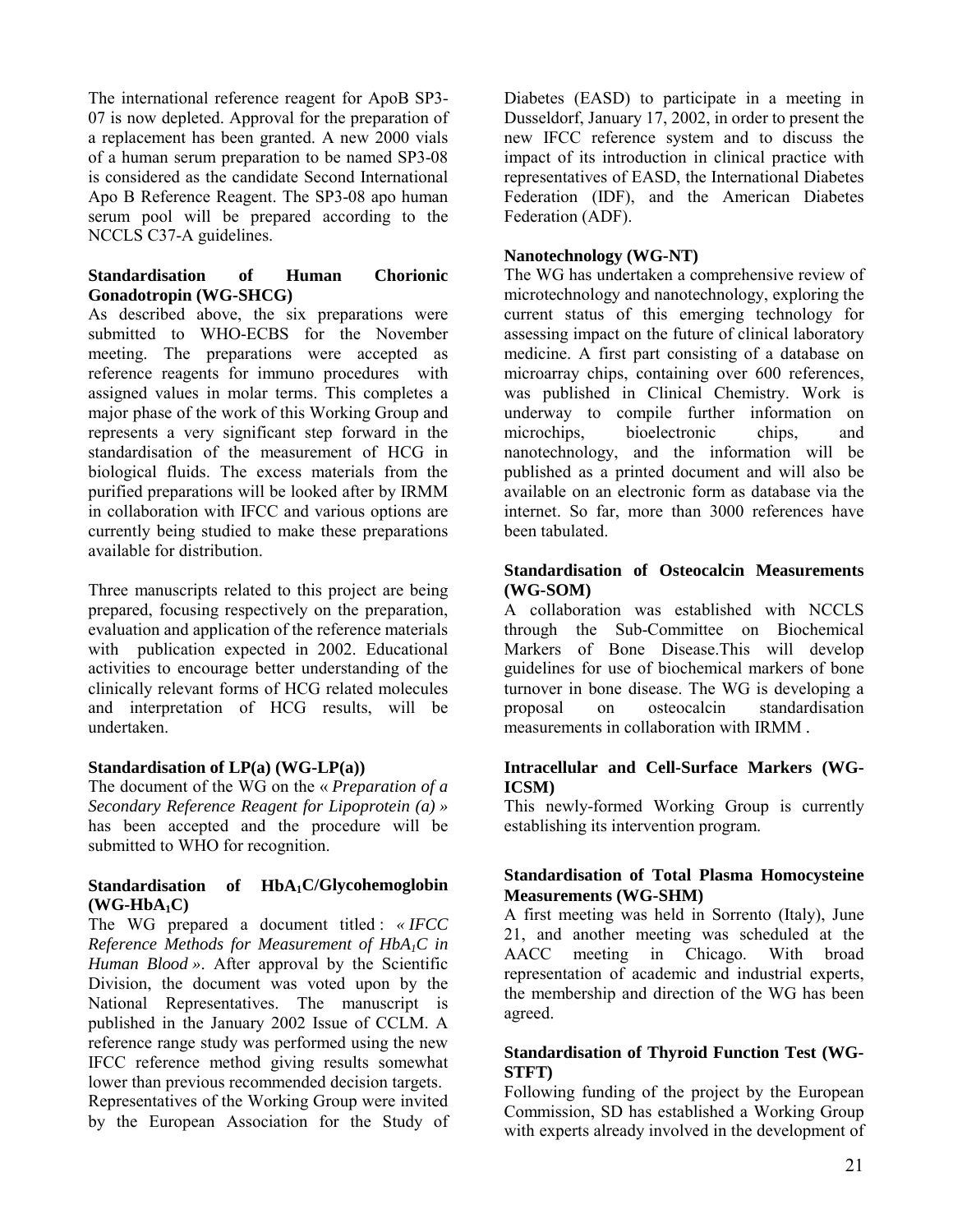*« In Vitro Diagnostic Procedures in Diagnosis and Monitoring of Thyroid Disease »*. The Working Group will work on aspects related to the funded project.

#### *Project proposals*

Five project proposals have been received and dealt with by the Scientific Division during the year.

# **IFCC Publications, 2001**

*The following publications appeared in 2001 as a result of IFCC projects. A number of other papers are in progress and may be available through the IFCC Web Site.* 

Allen LC, Dominiczak MH, Pulkki K, Pazzagli M: Clinical Case Material for Teaching Clinical Chemistry and Laboratory Medicine. Clin Chem Lab Med 2001;39:875-889.

Apple FS, Murakami M, Panteghini M, Christenson RH, Dati F, Mair J, Wu AH. International survey on the use of cardiac markers. Clin Chem 2001;47:587- 588.

Apple FS, Wu AHB. Myocardial infarction redefined: role of cardiac troponin testing. Clin Chem 2001;47:377-9.

Burnett RW, D'Orazio P, Fogh-Andersen N, Kuwa K, Kulpmann WR, Larsson L, Lewenstam A, Maas AH, Mager G, Spichiger-Keller U: IFCC recommendation on reporting results for blood glucose. Clin Chim Acta 2001;307:205-209.

Dybkaer R. Unit Katal for Catalytic Activity. Pure Appl Chem 2001;73:927-31.

Henny J, Petit-Clerc C, Fuentes-Arderiu X, Petersen PH, Queraltó JM, Schiele F, Siest G: Need for Revisiting the Concept of Reference Values. Clin Chem Lab Med 2000; 38:589-595.

Kallner A, Müller MM, Hölzel W, Shoenfeld Y: Biochemical Markers for Autoimmune Diseases - Current Status and Future Trends. 8th Bergmeyer Conference - IFCC-Roche Diagnostics Master Discussion. Scand J Clin Lab Invest 2001;61, Suppl 235: 1-98.

Kricka LJ, Fortina P: Microarray technology and

applications: an all-language literature survey including books and patents. Clin Chem. 2001;47:1479-1482.

Kricka LJ: Microchips, microarrays, biochips and nanochips: personal laboratories for the 21st century. Clin Chim Acta. 2001 May;307:219-223.

Panteghini M. Recent approaches to the standardisation of cardiac markers. Scand J Clin Lab Invest 2001;61:95-102.

Panteghini M. Recent approaches in standardisation of cardiac markers. Clin Chim Acta 2001;311:19- 25.

Panteghini M. Cardiac marker testing following surgery [Letter]. Ann Clin Biochem 2001; 38:287-8.

Panteghini M. Update on cardiac troponin standardisation [Brief report]. Biochim Clin 2001; 25:275-6.

Panteghini M, Ceriotti F, Schumann G, Siekmann L. Establishing a reference system in clinical enzymology. Clin Chem Lab Med  $2001$ ; 39:795– 800.

Panteghini M, Gerhardt W, Apple FS, Dati F, Ravkilde J, Wu AH. Quality specifications for cardiac troponin assays. Clin Chem Lab Med 2001;39:175-179.

Proceedings of the 2000 Arnold O. Beckman/IFCC European Conference Conference, Paris, France October 12–13, 2000. Frontiers in Molecular Basis of Diseases: Cell Biology of Neuronal Dysfunction. Clin Chem Lab Med 2001; 39:293-367.

The IFCC International Directory of Laboratories for the Biochemical Diagnosis of Porphyria. On IFCC Website.

IFCC Reference Measurement Procedure for Substance Concentration Determination of Total Carbon Dioxide in Blood, Plasma or Serum. International Federation of Clinical Chemistry and Laboratory Medicine. Working Group Selective Electrodes. Clin Chem Lab Med. 2001;39:283-8.

Whicher JT, Johnson AM. The Present State of Protein Analysis and Interpretation. CCLM 2001;39:1017-1018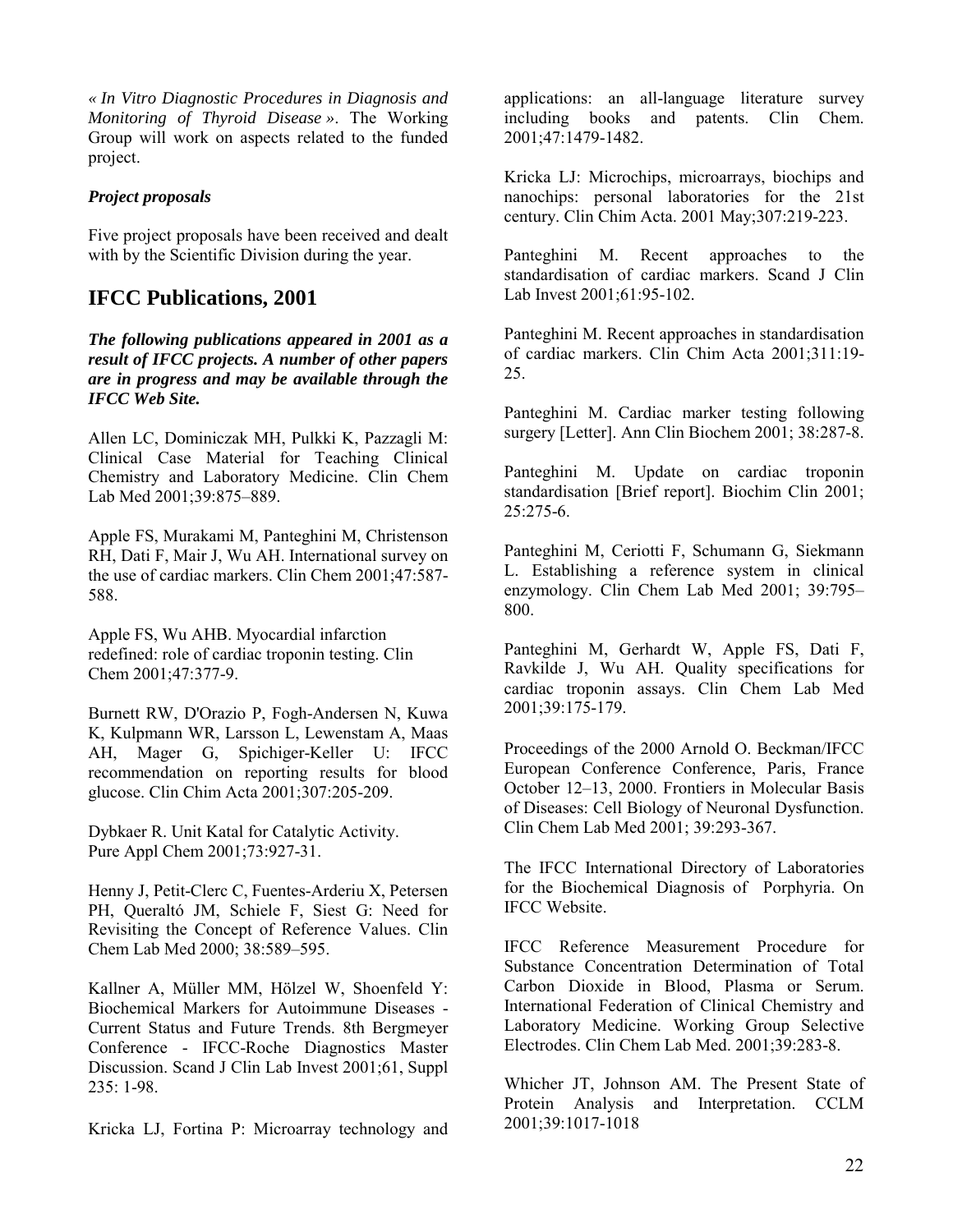#### *The Clinical Aspects of Plasma Proteins*

Carlson J. From Paper Electrophoresis to Computersupported Interpretation of Capillary Electrophoresis - Clinical Plasma Protein Analysis in Malmö, Sweden. CCLM 2001;39:1020-1024

Ichihara K, Sato K. Evidence-Based Laboratory Interpretation System Built on a Large Collection of Case Records with Well-Defined Diagnoses. CCLM 2001;39:1035-1044

Merlini G, Bellotti V, Andreola A, Palladini G, Obici L, Casarini S, Perfetti V. Protein Aggregation. CCLM 2001;39:1065-1075

Merlini G, Marciano S, Gasparro C, Zorzoli I, Bosoni, T, Moratti R. The Pavia Approach to Clinical Protein Analysis. CCLM 2001;39:1025- 1028

Ritchie RF. How the Foundation for Blood Research (FBR) Has Managed Serum Protein Testing for New England Clinicians. CCLM 2001;39:1029-1034

Ritchie RF. A Knowledge-Based System to Aid with the Clinical Interpretation of Complex Serum Protein Data. CCLM 2001;39:1045-1053

Whicher JT, Rifai N, Biasucci LM. Markers of the Acute Phase Response in Cardiovascular Disease: An Update. CCLM 2001;39:1054-1064

#### *Analytical Aspects and Development of CRM 470*

Blirup-Jensen S. Protein Standardisation I: Protein Purification. Procedure for the Purification of Human Prealbumin, Orosomucoid and Transferrin as Primary Protein Preparations. CCLM 2001;39:1076-1089

Blirup-Jensen S. Protein Standardisation II: Dry Mass Determination. Procedure for the Determination of the Dry Mass of a Pure Protein Preparation. CCLM 2001;39:1090-1097

Blirup-Jensen S. Protein Standardisation III: Method Optimization. Basic Principles for Quantitative Determination of Human Serum Proteins on Automated Instruments Based on Turbidimetry or Nephelometry. CCLM 2001;39:1098-1109

Blirup-Jensen S, Johnson AM, Larsen M. Protein Standardisation IV: Value Transfer. Procedure for the Assignment of Serum Protein Values from a Reference Preparation to a Target Material. CCLM 2001;39:1110-1122

Dati F, Johnson AM, Whicher JT. The Existing Interim Consensus Reference Ranges and the Future Approach. CCLM 2001;39:1134-1136

Itoh, Y, Ichihara, K. Standardisation of Immunoassay for CRM-Related Proteins in Japan: From Evaluating CRM 470 to Setting Reference Intervals. CCLM 2001;39:1154-1161

Johnson AM, Whicher JT. Effect of Certified Reference Material 470 (CRM 470) on National Quality Assurance Programs for Serum Proteins in Europe. CCLM 2001;39:1123-1128

Johnson AM, Ledue, TB. Commutability of Serum Protein Values: Persisting Bias among Manufacturers Using Values Assigned from the Certified Reference Material 470 (CRM 470) in the United States. CCLM 2001;39:1129-1133

Palomaki, GE, Neveux, LM. Using Multiples of the Median to Normalize Serum Protein Measurements CCLM 2001;39:1137-1145

Peterson, PH, Whicher JT, Johnson AM, Itoh Y, Carlström, AB. on behalf of the International Federation of Clinical Chemistry and Laboratory Medicine Committee on Plasma Proteins ; Strategy for Determining Racial and Environmental Similarities and Differences for Plasma Proteins. CCLM 2001;39:1146-1153

#### *IFCC CPD publications*

Gouget B, Barclay J. Telebiology and the language of the on line web. Clin Chem Lab Med 2001;39 (special suppl.): 104

Gouget B., Otter M. The role of laboratory Medicine in the evolution of healthcare